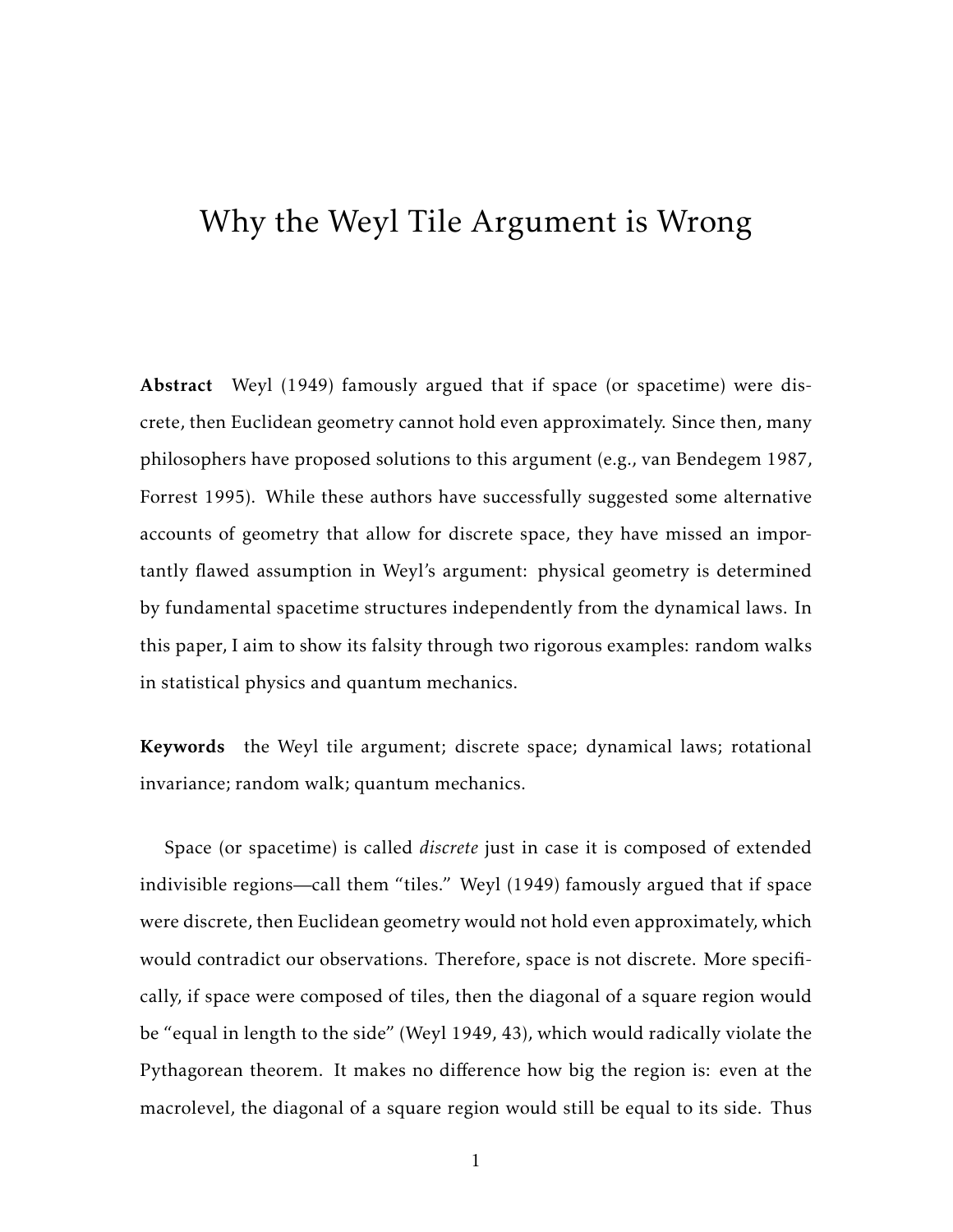space would not be approximately Euclidean at any scale. As Chen (2021) and others pointed out, this argument relies on the implicit assumption that the distance between any two tiles is equal to the number of tiles between them, which is a standard assumption about discrete space (for example, see Riemann 1866).

Since then, many philosophers have proposed solutions to this argument (e.g., van Bendegem 1987, 1995, Forrest 1995, Chen 2021).<sup>1</sup> While these authors have successfully suggested some alternative accounts of geometry that allow for discrete space, they have missed an importantly flawed assumption in Weyl's argument: physical geometry is determined by fundamental spacetime structures independently from the dynamical laws.<sup>2</sup> In this paper, I aim to show its falsity through two rigorous examples: random walks in statistical physics and quantum mechanics. These examples are intended to be a proof of concept for the claim that physical geometry arises from dynamical laws that do not assume any metric notion ("metric" is a technical term that generalizes the notion of distances). Even if space (or spacetime) is discrete, the right dynamical laws could make spacetime appear approximately Euclidean. This is why Weyl's argument fails.

In the random walk case, I show that on a two-dimensional discrete space represented by  $\mathbb{Z}^2$  (pairs of integers), the probability distribution of a wandering tiny cat starting at any given position showing up at each tile is approximately rotationally invariant (it's called "random walk" because, for any time step, the cat randomly walks from a tile to one of its neighboring tiles). If such probabilities are

 $1$ Note that the Weyl tile argument cannot be solved by simply replacing the square tile arrangement with other simple regular arrangements—Fritz (2012) shows that in order to approximate Euclidean geometry at the large scale, the arrangement of the tiles need to be very irregular and complicated.

<sup>&</sup>lt;sup>2</sup>While this paper is not concerned with evaluating the solutions proposed by these authors, I can very briefly talk about some of their weaknesses. The solution by Chen (2021), which she argues to be an improvement over Forrest's (1995), relies on a complicated and perhaps contrived account of discrete space (in her account, real-valued primitive distances are held by a vast number of "neighboring" tiles). van Bendegem (1995) discussed and criticized his own (1987) proposal, but his new proposal has a complicated ideology: he posited both a set of microscopic geometry entities ("*t*-point," "*t*-line", etc.) and macroscopic ones ("point," "line," etc.), and the latter are governed by principles not reducible to those of the former.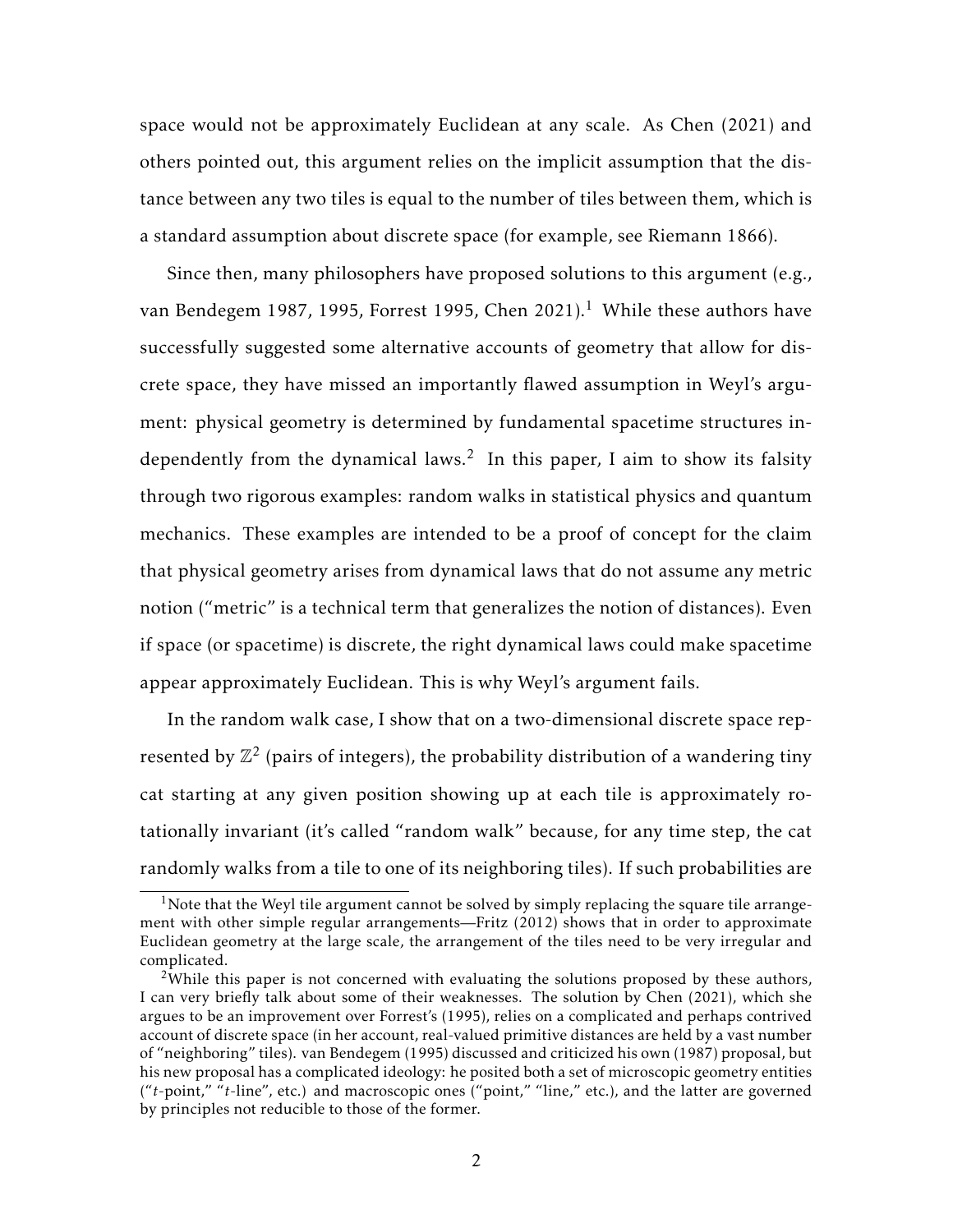the only observable quantities, then we have an embedding map from the discrete space to Euclidean space that approximately preserves all structures and observations. This means that Euclidean geometry is approximately recovered at the empirical level.

In the case of quantum mechanics, I show that for a quantum mechanical system starting with a sufficiently spread-out position wavefunction, the amplitude of it reaching each tile at a later time is approximately rotationally invariant. Assuming that the probability of a quantum mechanical system in a region at a time (which is the square of the amplitude) is the only kind of observational quantity, this again means that Euclidean geometry is approximately recovered on the observational level. the random walk case is chosen for its rigor and conceptual clarity while the case of quantum mechanics adds more physical relevance.

Based on these cases, I criticize two "geometricist" assumptions underlying Weyl's argument (*geometricism* is roughly the view that geometry is more fundamental than dynamics; the opposite view is called *dynamicism*): (1) large-scale or observable physical geometry is determined by fundamental spacetime structures independent of dynamical laws; (2) some geometric structures (including the metric structure) are ontologically and explanatorily prior to dynamics and must be presumed by the latter. Against (1), in the two cases, the dynamical laws play an essential role in determining observational geometry. Against (2), no metric notion is presupposed by the dynamical laws. It is also important to note that, while the two cases are simple toy examples, they are not contrived or ad-hoc, and therefore suggest a natural possibility that our actual fundamental laws similarly give rise to Euclidean geometry on the ordinary scales. Thus, we should reject the geometricist assumptions in our understanding of spacetime. While this paper focuses on criticizing Weyl's argument and thereby defending the possibility of discrete space (or spacetime), it also seeks to draw a general lesson about physical geometry by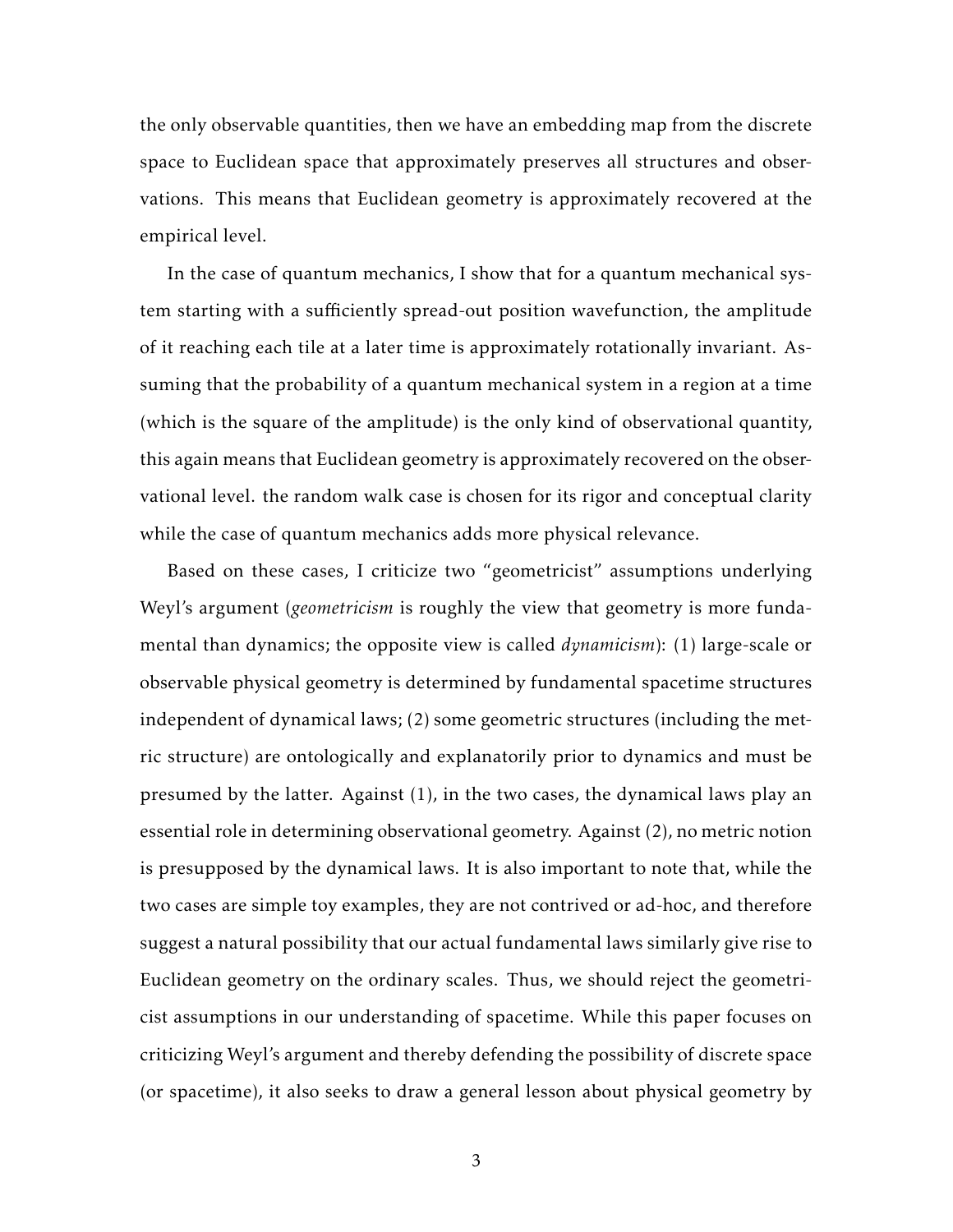rejecting the geometricist assumptions. (For more discussions on dynamicism, see for example Brown 2005, Norton 2008, [Anonymized a])

The paper (in particular, Section 2 and 3) is technical in nature, but the main text aims to be generally intelligible for interested philosophers while the appendices may require more technical fluency.

# 1 Weyl's Tile Space

The Weyl tile argument against discrete space implicitly assumes a simple *counting* account of distance in the tile space (Chen 2021). To explain, we first need to define a topology on the tile space through the primitive notion of *connectedness*, which is an irreflexive and symmetric binary relation (see Roeper 1995 for a topological framework based on "connectness"). For example, for the two-dimensional discrete space, we can postulate the following topology:

CONNECTEDNESS. Let the tiles be represented by members of  $\mathbb{Z}^2$ . For any tiles *x* and *y*, they are *connected* iff  $|x - y| = 1^3$ 

Informally, this says that every tile is connected to its neighboring four tiles (i.e., its left, right, up, and down tiles). $4$  Then, we can obtain distances between tiles by counting connected tiles between them:

DISTANCE-BY-COUNTING. For any tiles  $A, B$ , if  $C_1, C_2, ... C_n$  are the least number of tiles that are pairwise connected and connected to *A,B*, then the distance between  $A$ ,  $B$  is  $n + 1$ .

Distance-by-counting is the discrete version of the standard path-dependent account of distance, namely that the distance between two points equals the length

<sup>&</sup>lt;sup>3</sup>For any  $x = (z_1, z_2) \in \mathbb{Z}^n$ ,  $|x| = \sqrt{z_1^2 + z_2^2}$ .

<sup>&</sup>lt;sup>4</sup>Note that in Weyl's argument, each tile is connected to eight neighboring tiles rather than four. But the difference does not affect the essence of Weyl's argument.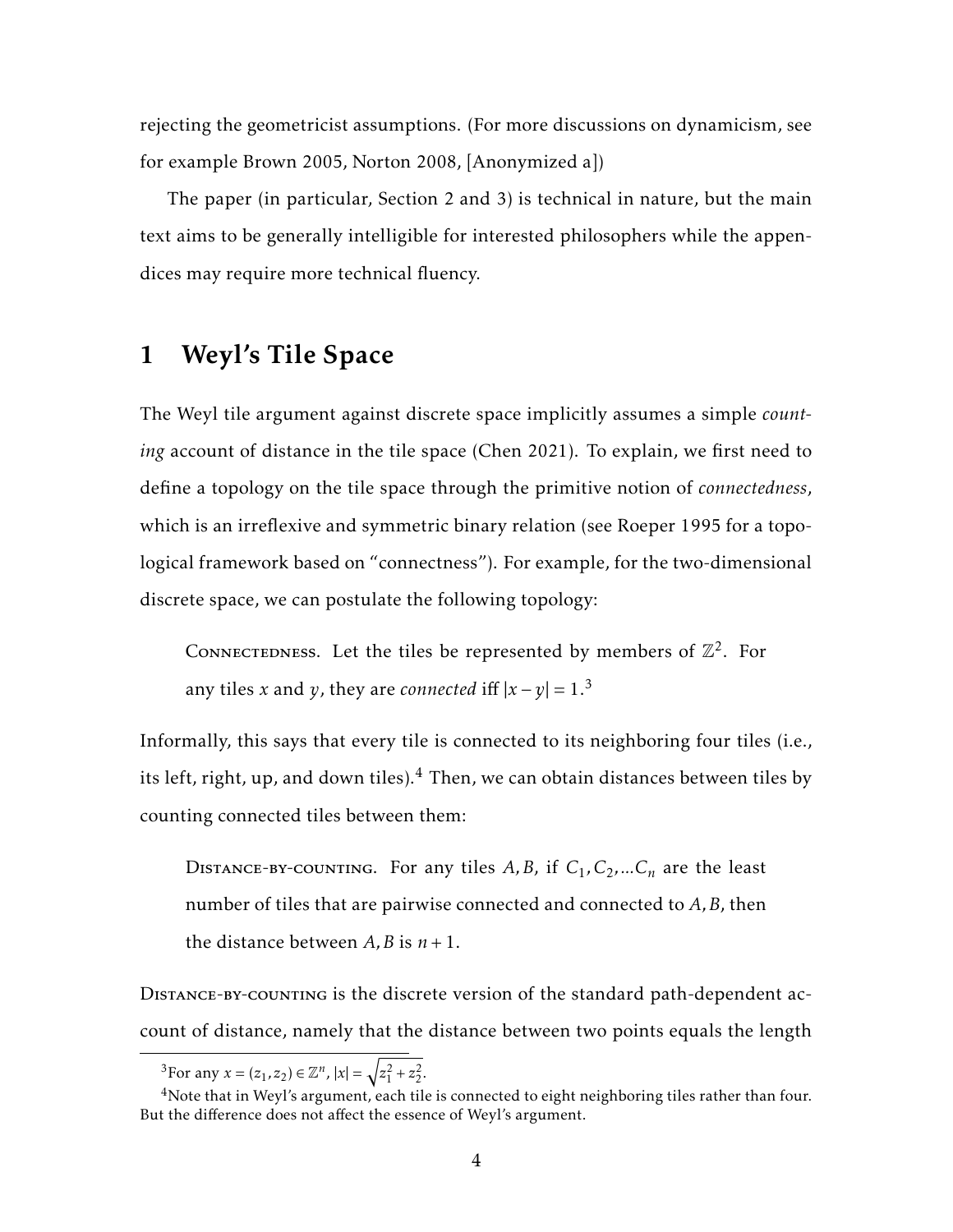of a shortest path (or extremal ones in the case of spacetime). In the discrete case, a path is composed of connected tiles and its length equals the number of those tiles. Distance-by-counting is very intuitive and natural for discrete space and has indeed been endorsed by many, including Riemann in his foundational work (1866) for differential geometry. Apriorily, this seems to be the best account due to its simplicity and elegance (see Forrest 1995).

But the appearance is wrong, because DISTANCE-BY-COUNTING falsely assumes that physical geometry and the distances we observe can be determined by fundamental spatial structures independently from dynamical laws that govern how matters behave and interact. As I will argue, this assumption is unwarranted. (Note that the notion of distance in Distance-by-counting and the geometry it determines should be empirical, that is, being observable and measurable by devices like rigid rods and light rays and clocks in the case of spacetime, since a nonempirical geometry could not contradict our observations as the argument goes.)

In the upcoming sections, I will offer two rigorous cases in which the underlying spatial structure is simple as Weyl imagined (minus any metric structure), but we can nevertheless observe approximately Euclidean geometry. I will focus on the recovery or emergence of approximate isotropy (or rotational invariance) from the tile space, since this removes the main barrier for recovering of Euclidean geometry (e.g., see Forrest's (1995) discussion on the anisotropy problem). Also, like other authors, the recovery of approximate Euclidean geometry is treated as approximate embeddability of physical quantities into Euclidean space (e.g., see Chen 2021, Appendix A $^{5}$ 

<sup>5</sup>The difference is that Chen and many other authors in the literature seek to embed distances to Euclidean space as part of the fundamental physical quantities, while my project in the rest of the paper is restricted to embedding all the observables of a given dynamics—albeit very rudimentary ones—to Euclidean space. The idea is that large-scale distances as empirical quantities supervene on these observables.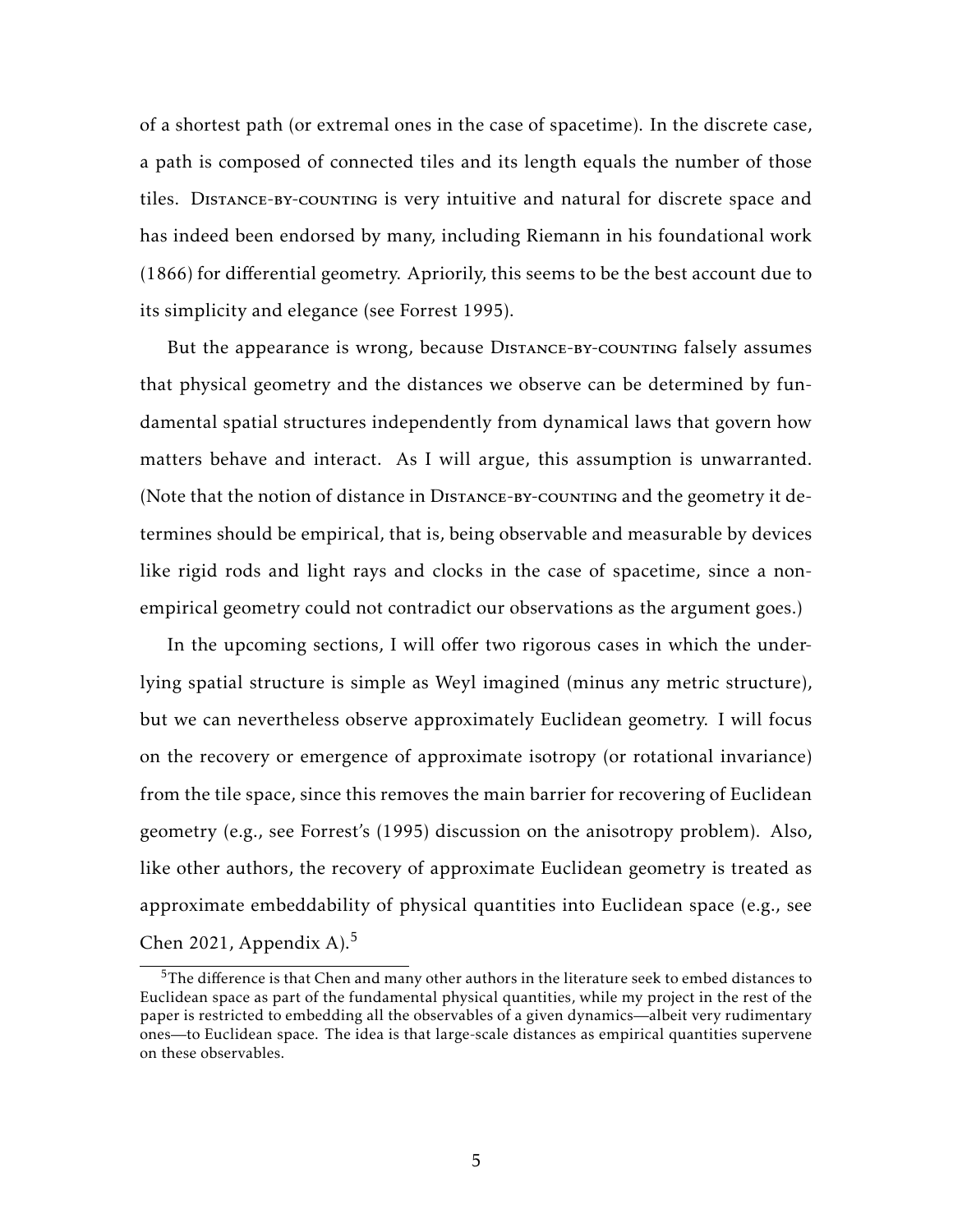## 2 Case One: Random Walk

In this section, I will present the toy example of a random walk to illustrate how Euclidean geometry can emerge from the dynamics that does not presuppose it. Random walks are studied in statistical physics, which is a branch of physics that studies how properties of macroscopic systems arise from stochastic microscopic motions. As a proof of concept, this example is chosen for its mathematical simplicity and intuitiveness as well as conceptual rigor, even though it does not depict a physically realistic situation. The sketched proof in the main text should be accessible to interested general philosophers, while most mathematical details of the proof are left to Appendix A for more technically informed readers.

Following Weyl, I will focus on the two-dimensional square tile space for simplicity. Imagine that there is a tiny cat running from tile to tile. From each tile, the cat can move along four directions, characterized by two basis vectors  $\pm e_1$ ,  $\pm e_2$ (with  $|e_i|=1$  for all *i*).<sup>6</sup> This can also be captured by the topology postulated in the previous section (namely that each tile is connected to four neighboring tiles). There is no metric structure on top of this. But I will define the *Euclidean distance* between two tiles  $x, y \in \mathbb{Z}^2$  to be  $|x - y|$ . This is *not* a postulation of a geometric structure, as I will emphasize more later. We can prove the following:

Isotropy. For any starting position  $x$ , and for any two tiles that have approximately the same Euclidean distance to *x*, the probabilities of the cat showing up in them, if nonzero, are approximately the same after sufficiently long time (namely after the cat has taken sufficiently

many steps).<sup>7</sup>

<sup>6</sup>For any  $x = (z_1, z_2) \in \mathbb{Z}^n$ ,  $|x| = \sqrt{z_1^2 + z_2^2}$ .

<sup>&</sup>lt;sup>7</sup>The qualification of "non-zero" is imposed because for any number of steps, the probability of the cat showing up in any tile with the opposite parity is zero. For example, after any even number of steps, the probability of the cat in any tile represented by  $(x, y)$  with  $x + y = \text{odd}$  is zero.

This result is similar to a central theorem in probability theory, *the central limit theorem* (CLT), ac-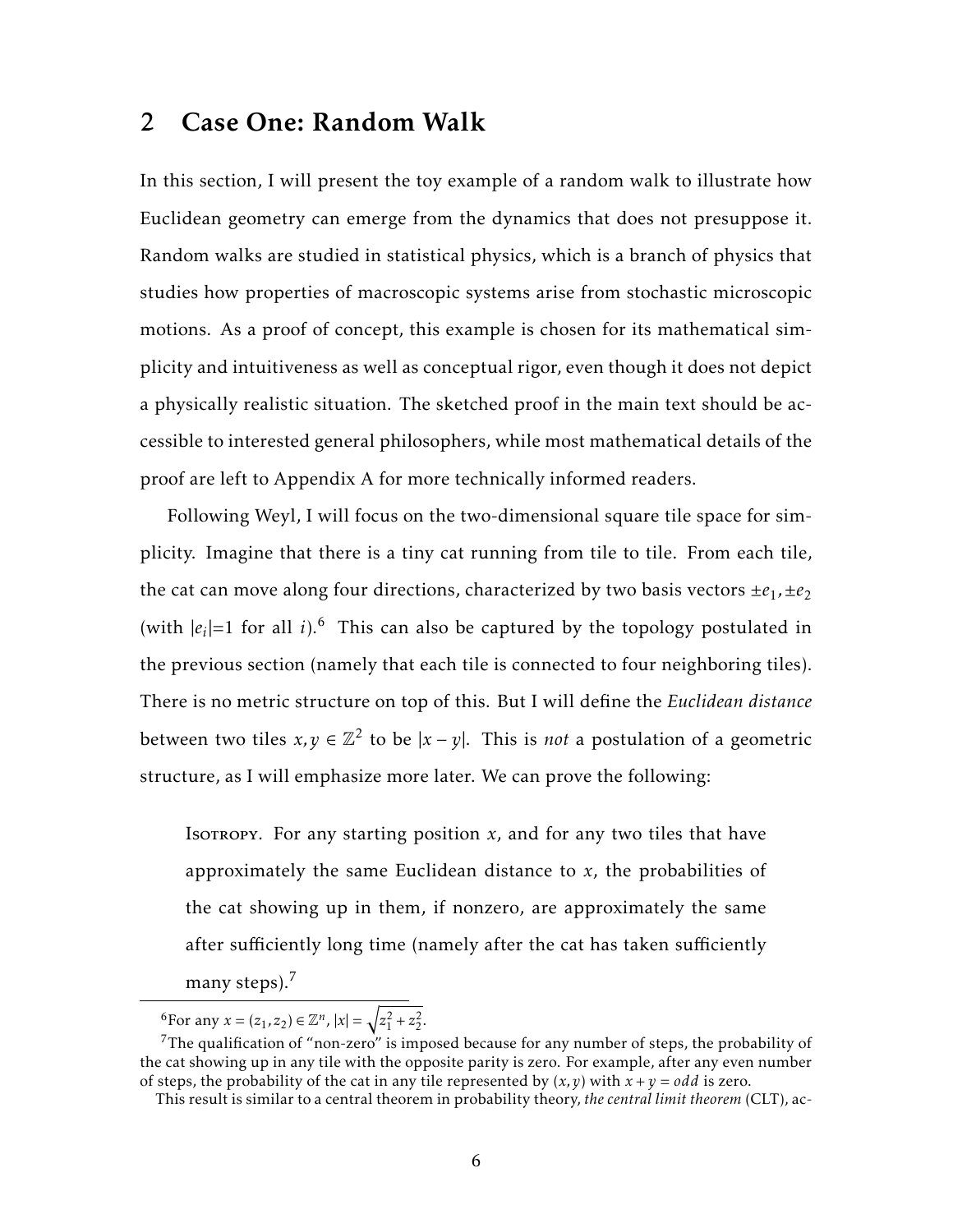Proof Let the starting position of the cat be the origin (0*,*0). It's easy to see that, after the first step, the probability of the cat showing up in each of the four neighboring tiles is 1/4. Our goal is to calculate the probability for any tile after sufficiently many steps. If the cat could not backtrack and only move in two directions, then such a probability would be easy to calculate. In that case, to reach  $(x, y)$  after *n* steps, the cat needs to take a total of *x* steps in the "horizontal" direction and a total of *y* steps in the "vertical" direction. Using basic combinatorics, the result would be  $(1/2)^n {n \choose x}$ , since each path the cat might take has a probability of  $(1/2)^n$ and there are  $\binom{n}{x}$  possible paths. The problem is trickier now that the cat can move back and forth along horizontal and vertical directions. $8$  Fortunately, with a clever trick, we can obtain that the probability of reaching (*x,y*) after *n* steps, if nonzero (i.e., when  $x + y$  is of the opposite parity than *n*):

$$
(1/4)^n \binom{n}{(n+x+y)/2} \binom{n}{(n+x-y)/2} \tag{1}
$$

See Appendix A.1 for the detailed proof.

Furthermore, it follows from a result in Gallager (1968) that (1) is approximately equal to the following when  $x \ll n$ ,  $y \ll n$  (see Appendix A.2 for the proof):

$$
\frac{2e^{(x^2+y^2)/n}}{\pi\sqrt{n^2-(x^2+y^2)}}
$$
 (2)

cording to which the normalized sum of independent random variables (under certain conditions) tends towards a normal distribution (see van der Vaart 1998). We can apply this theorem to our case of a random walk. CLT implies that as time tends to infinity, the distribution of the probability converges to that of the *n*-dimensional normal distribution centered around the starting position. More specifically, after *n* steps, the probability of the cat showing up at a region around a particular tile with the size  $O(\sqrt{n})$  is rotationally invariant as *n* tends to infinity. Isorropy is stronger than this general result because it is about the approximate isotropy of the probability distribution on single tiles rather than large regions.

<sup>&</sup>lt;sup>8</sup>The obvious idea in the simple case would not work. For example, let the number of steps along the four directions be *a,b, c, d* respectively. The probability of reaching (*x,y*) after *n* steps is equal to  $(1/4)^n {n \choose a} {n-a-b \choose b}$ , with  $a+b=x$  and  $c+d=y$ . But this probability cannot be calculated because there are too many unknown variables.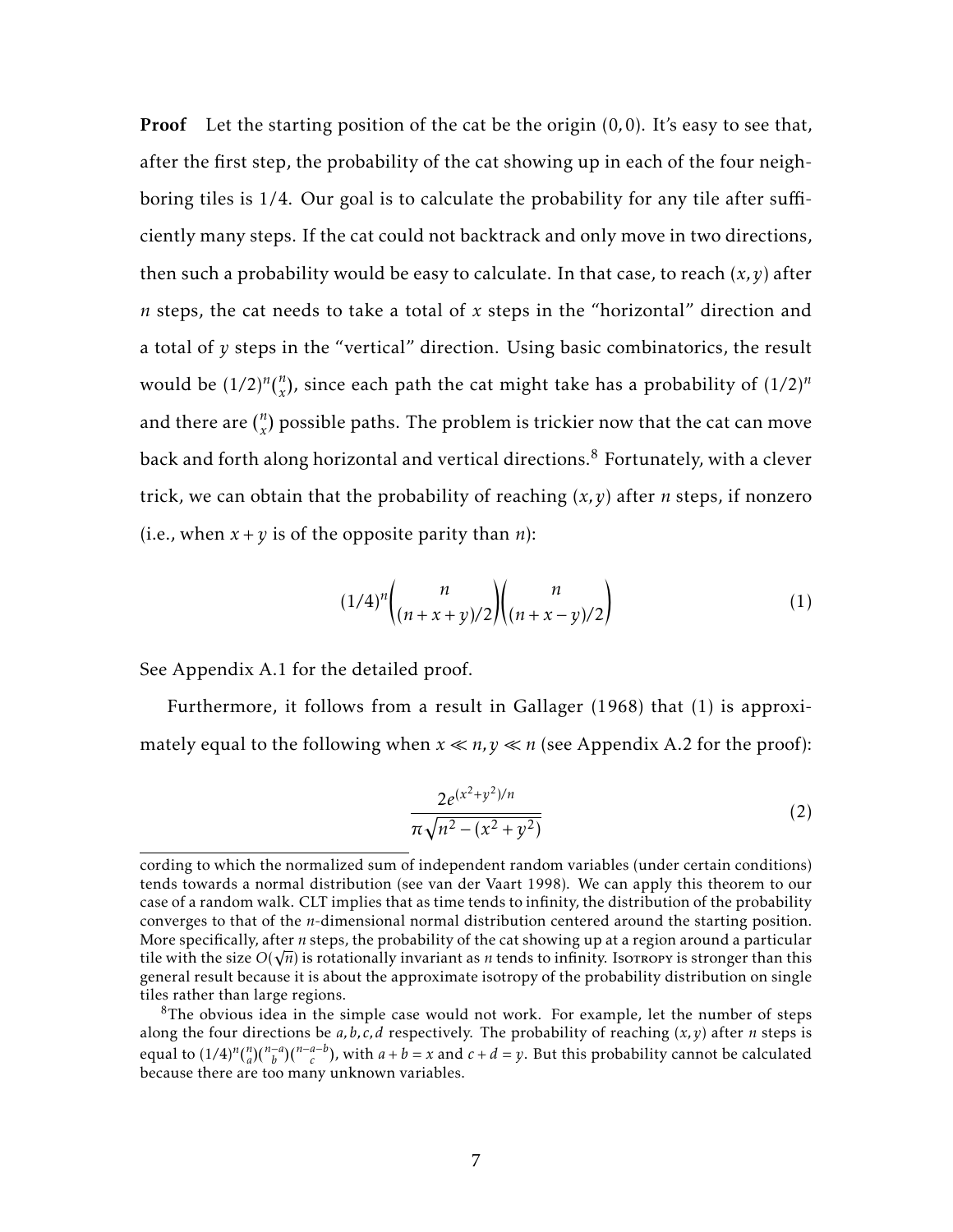The result (2) only contains the Euclidean form  $x^2 + y^2$  and is therefore rotationally invariant. This can be straightforwardly generalized to any tile as the starting position (as it is essentially a matter of coordinate translation). This concludes the proof for Isotropy.  $\square$ 



Figure 1: the probability distribution of the cat at  $t=60$  on the tile space. Note that the colors correspond to the *logarithm* of the probabilities in order to differentiate between small probabilities.

Now that the proof is given, let me further compute and visualize the probability distribution of the cat at a time to provide an intuitive picture of what it is like. In Figure 1, I show the probability distribution of the cat at  $t=60$  as an example.<sup>9</sup> We can see that it is indeed approximately rotationally invariant: the significant probabilities represented by purple and deep blue colors form circle-like shapes. Note that the white areas are tiles that the cat cannot reach at  $t=60$ , and we can see that all the tiles with the opposite parity of *t* are indeed white.

It follows from Isotropy that there is an embedding from the tile space into Euclidean space that approximately preserves the probability distribution of the

<sup>&</sup>lt;sup>9</sup>All the codes that produce the figures in this paper are accessible upon request or at [Anonymized webpage].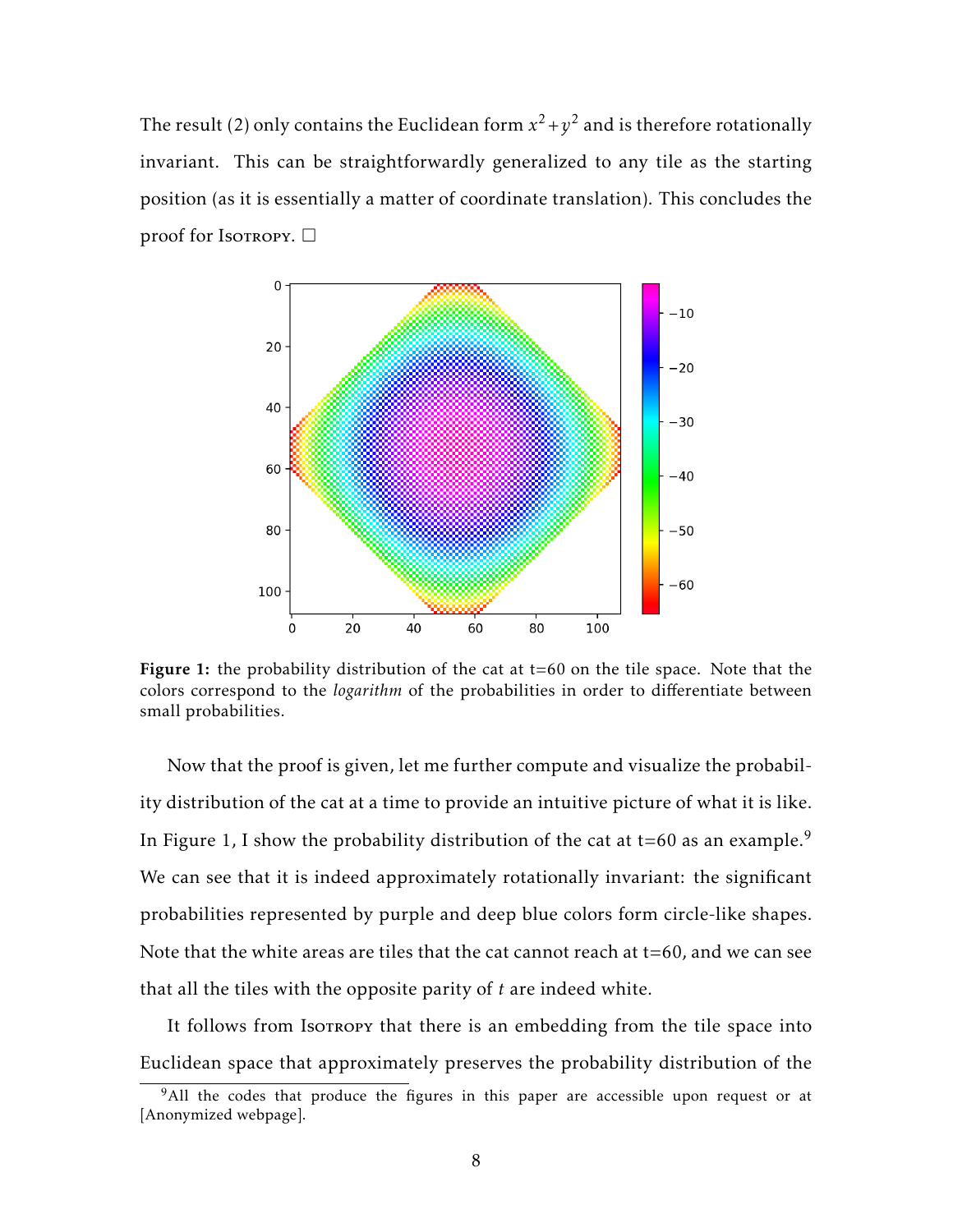cat after sufficiently long time (or more strictly speaking, from regions of the tile space of sizes greater than one to regions of Euclidean space so that the effects of white squares can average out). Assuming that such probabilities are our only observations, this means that our observations would be about the same as in Euclidean space. In this sense, the apparent Euclidean geometry emerges from the tile space under the dynamics of a random walk.

I would like to highlight some important features of this example. First, in this example, there is no isotropic (or approximately isotropic) spacetime structure existing prior to dynamics. Indeed, I haven't defined a metric structure, and the topology is far from isotropic. It is worth emphasizing that the notion of "Euclidean distance" is just a feature of our representation of the tile space, which allows us to conveniently specify the embedding just mentioned. Emphatically, it does not refer to any primitive geometric structure involved in the dynamical laws. Second, the dynamical law posited in this example is not contrived or overly complicated. Indeed, it is the simplest one studied in statistical field theory. The simplicity of laws is an important feature that distinguishes this case from the simulation of continuous mechanics on discrete pixels in computer programs. In such programs, the description of (say) a rotation either makes use of Euclidean geometry in which the discrete pixels are embedded or gets very messy. This messiness or complexity is one main reason why we do not consider reality as composed of pixels on which continuous motions are simulated. But we should reconsider that in light of the current example.

Also, notice that the recovery of isotropy in this case does not critically involve macroscopic regions consisting of many tiles. Rather, the statistical correlations between individual tiles are already isotropic. This makes the case radically different from—for example—Bendegem's (1987, 1995) proposals, which crucially rely on macroscopic geometric entities for recovering Euclidean geometry (see Foot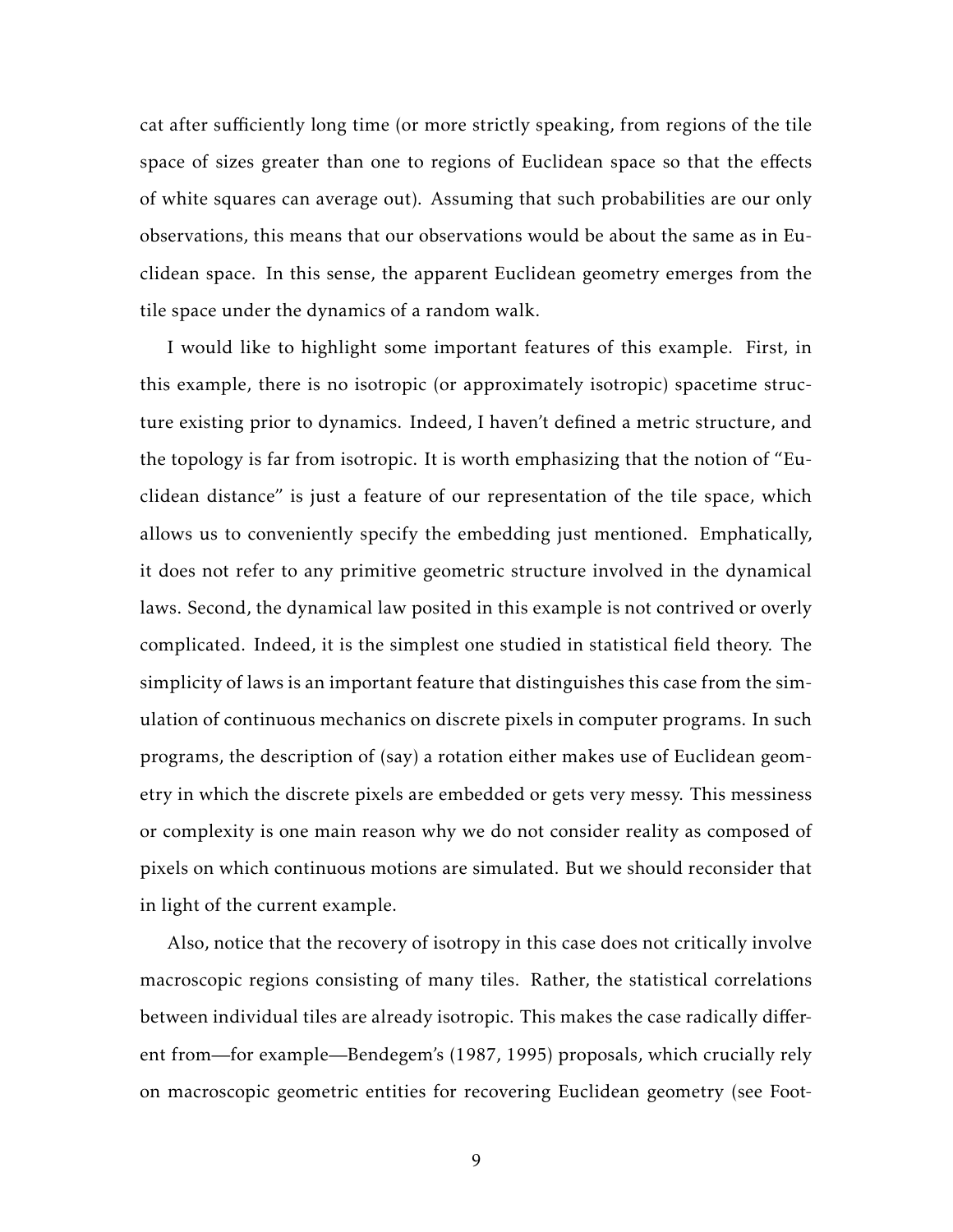note 2 for a brief explanation of some costs of his proposals).

Of course, the random walk case is physically unrealistic: it does not depict the behavior of any fundamental particle or field; our space (or spacetime) is not two dimensional; actual observations are vastly more complicated, to name a few. The physical situations most relevant to this case are those studied by statistical field theory, such as the transmission of heat (the transmission of heat would be isotropic even if the molecules involved moved along discrete tiles). But this is not a realistic interpretation of the current example, since the molecular movements occur at much larger scales than the fundamental unit of space.

Nonetheless, this case already constitutes serious evidence against the implicit assumption in the Weyl tile argument that the empirically observable distances are determined by counting the number of tiles. A dynamical law is *isotropic* (or *rotationally invariant* or has *rotational symmetry*) if it is not affected by any rotation of the system it applies to (mathematically, we can say that the application of the law to a system *commutes* with any rotation of the system). Isorropy shows that the simple law of a random walk is isotropic with regards to a single cat (and it is not difficult to check that this is the case for any number of cats), despite the underlying space being discrete and not isotropic. It is also possible that our fundamental laws are isotropic even if spacetime is discrete. Therefore, it is a serious problem for Weyl's argument to exclude this possibility. The symmetries of the dynamical laws, which determine observational symmetries, may not be among the symmetries of spacetime.

I intend this case to do the conceptual heavy-lifting for my objection to the Weyl tile argument due to its conceptual clarity and simplicity, but I will now turn to the case of quantum mechanics for a more physically relevant example.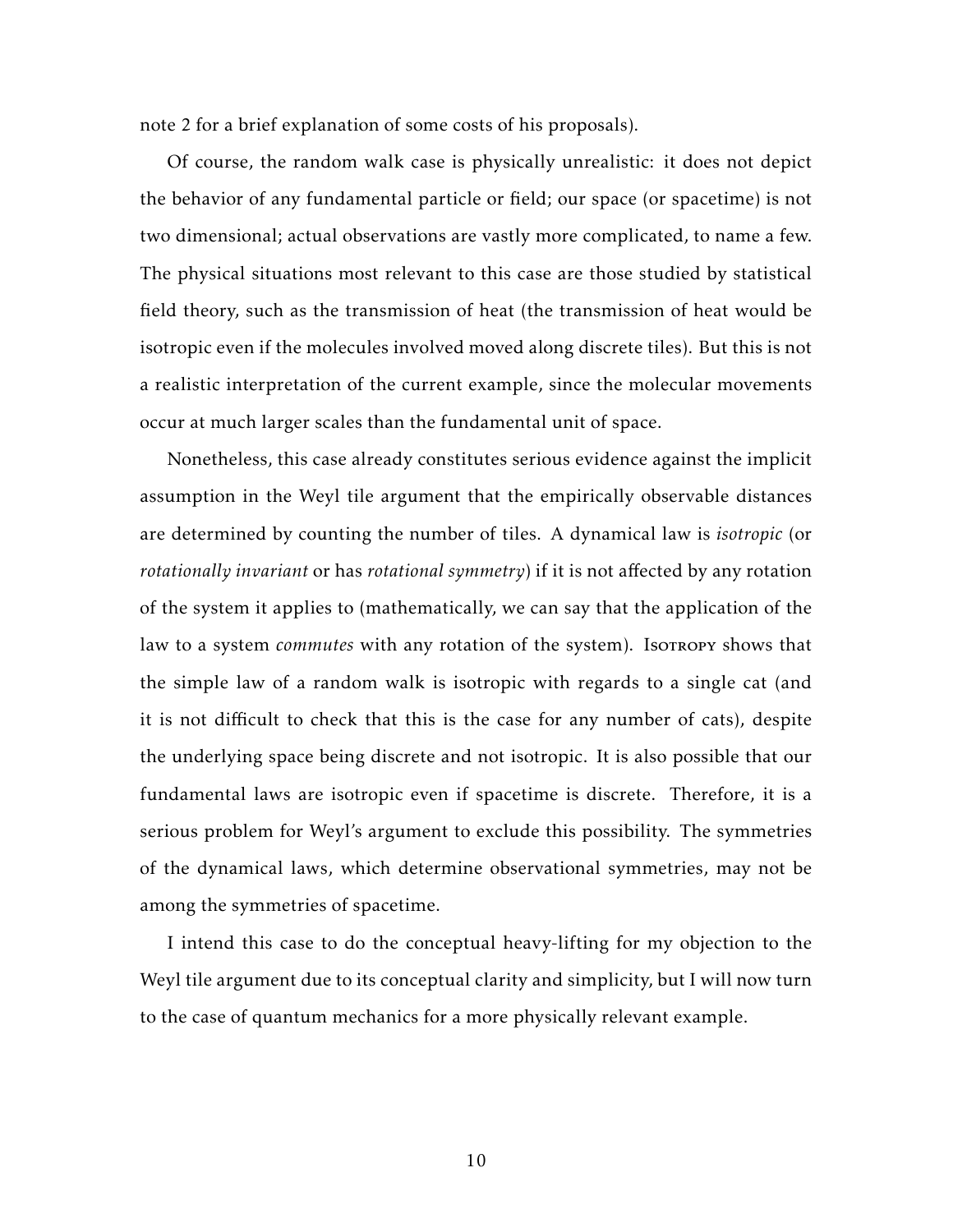## 3 Case Two: Quantum Mechanics

In this section I will show how observational rotational invariance can emerge from quantum mechanical systems in discrete space that does not presuppose any rotationally invariant geometric structure. The sketched proof in the main text should be accessible to philosophers with some conceptual familiarity with the formalism of quantum mechanics, while more technical details are left to Appendix B. Despite this case being more complicated and subtle than the random walk case, its relevance to fundamental physics can bolster the sentiment that it is *really* possible that our dynamical laws are written on discrete space (or spacetime) and are approximately isotropic for all we know.

For generality, I will consider an *n*-dimensional tile space. Let each tile be represented by a member of  $\mathbb{Z}^n$ . From each tile, there are  $2n$  directions characterized by *n* basis vectors  $\pm e_1, \pm e_2, ..., \pm e_n$  ( $|e_i| = 1$  for all *i*). I will show that the following claim is true:

Isotropy-QM. For any quantum mechanical system with its initial position spread out in a sufficiently large region  $A\subset \mathbb{Z}^n$ , its time evolution is isotropic: it does not make any significant physical difference whether we rotate the initial position or apply a similar rotation to it at a later time. $10$ 

As a special case, if the starting position *A* is spread out and rotationally invariant, then its evolution will continue to be rotationally invariant: for any  $y, z \in \mathbb{Z}^n$ that have approximately the same Euclidean distance to (the center of) *A*, the amplitudes of the system at  $y$  and  $z$  at any time are approximately the same.<sup>11</sup> This

 $10^{\circ}$ Spread out" means that the position wavefunction of the system does not vary much in short distances. Very roughly, a rotation of a system relative to position  $a \in \mathbb{Z}^n$  as a wavefunction maps its values at every  $x \in \mathbb{Z}^n$  to  $y \in \mathbb{Z}^n$  that has similar Euclidean distance to *a* as *x*. A more rigorous, mathematical description of rotation can be found in Appendix B.

 $11A$  center of a region is a tile that minimizes the maximal Euclidean distance to other tiles in the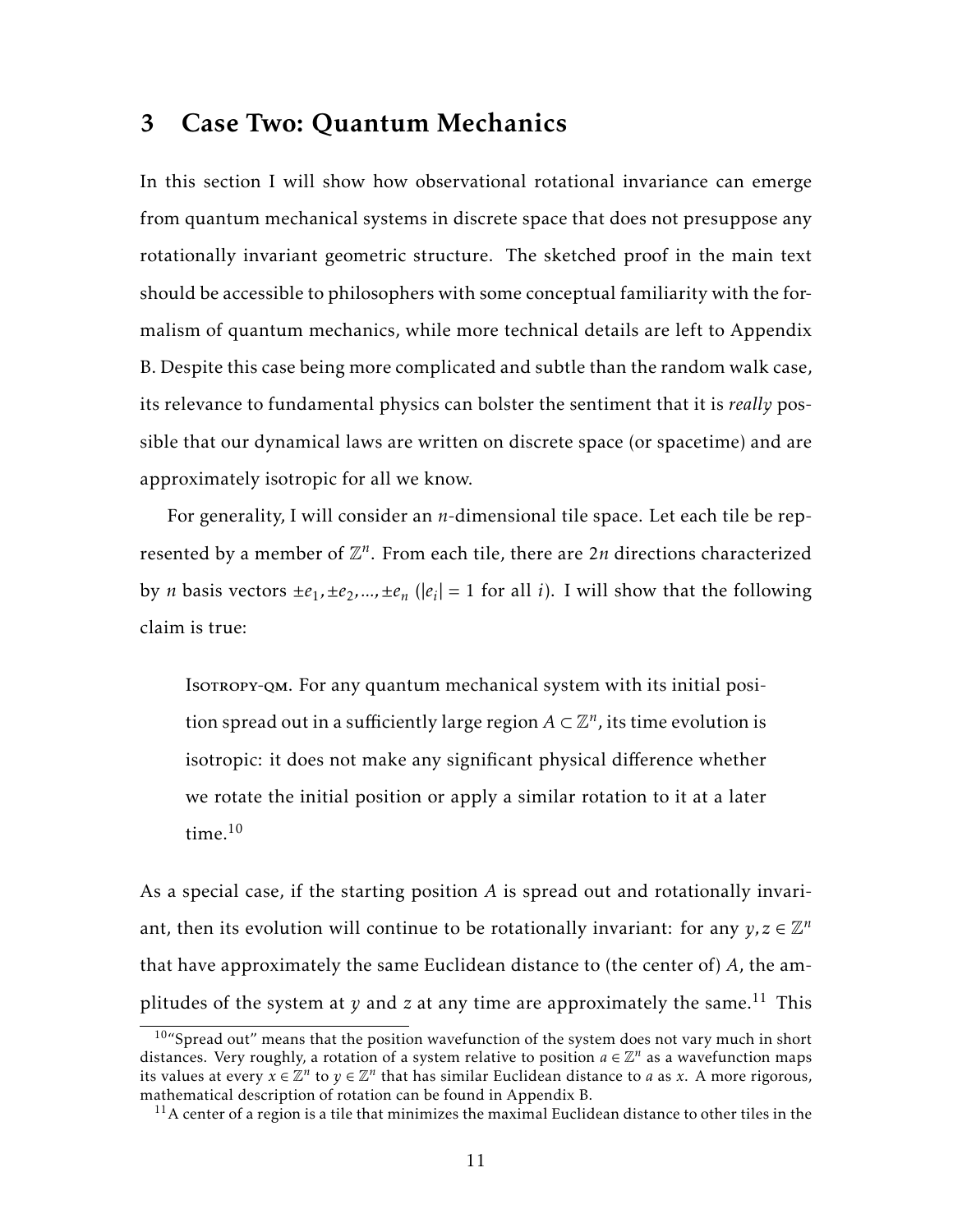implies that for any two regions that consist of tiles with similar Euclidean distances to the starting region, the probabilities of observing the system in those regions are approximately the same. Assuming that such probabilities are our only observables, there is an embedding from the tile space to Euclidean space that preserves all structures and observations, as in the previous case. Notice that Isotropy-QM requires the initial position to be spread out, which is why this result is conceptually weaker than Iso $T$ ROPY.<sup>12</sup> But this does not necessarily mean it is less satisfactory, as it is possible that we can only ever observe or prepare a system spread out in a suitably large region.

Before I go into the proof, I want to forestall a dismissive reaction. Some people (e.g., from physics communities) may find Isotropy-qm obvious or even a stronger version of it that does not require the initial position to be spread out obviously true, and therefore think there is no need for a demonstration.<sup>13</sup> However, this reaction is unjustified. To show this, I demonstrate in Appendix B.3 that a stronger claim (which some consider true) is actually false: for any quantum mechanical system with initial position  $x \in \mathbb{Z}^n$ , its wavefunction will not evolve to be approximately rotationally invariant for any significant period of time. For some readers, this negative result might be the most interesting one. Other readers might also find it useful to have a negative claim to contrast the two cases of the paper with.

region. Note that, as explained earlier, "Euclidean distance" is just a convenient tool for specifying how we can embed the tile space into Euclidean space given a representation of the tiles by  $\mathbb{Z}^n$ . It does not refer to a primitive geometric structure of space.

 $12A$ nother difference between this case and the first one, as we will see, is that the time is not discrete in this case. Unlike the first case, for any time *t >* 0, the position wavefunction is nowhere zero. Heuristically, we can think of continuous time as composed of infinitely many infinitesimal durations, and therefore for any finite time, the "Schrödinger's cat" could show up anywhere.

 $13$ Why might some people think so? I cannot hope to explain in a way that does justice to all those who have such beliefs, but here's a rough attempt. The gist is that momentum wavefunction is approximately isotropic for small momenta. Small momenta correspond to large distances. Thus, focusing only on large distances, the position wavefunction is approximately isotropic. As we will see, this reasoning has some semblance of my proof, but is fallacious.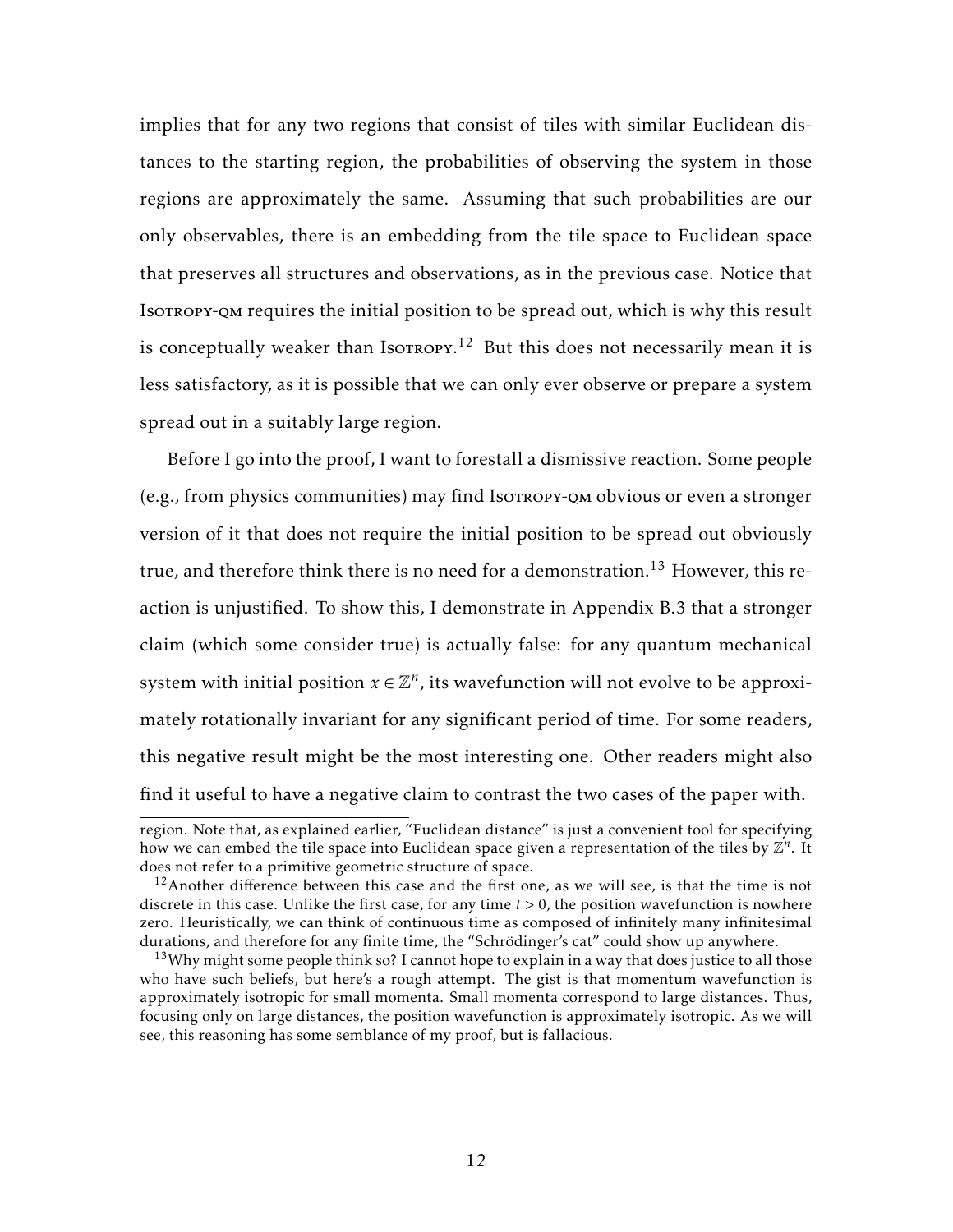Proof To prove Isotropy-QM, we shall start from the Schrödinger equation, which governs the evolution of quantum mechanical systems (setting the Planck constant  $\hbar$  to one):

$$
i\frac{d}{dt}\Psi(t) = \hat{H}\Psi(t),\tag{3}
$$

where  $\Psi(t)$  is the position wavefunction of the system at *t*, which assigns a complexvalued amplitude to each spatial point, and  $\hat{H}$  is the Hamiltonian operator on the wavefunction (which indicates the total energy of the system). In order to apply the Schrödinger equation to discrete space, we need to formulate the discrete version of the equation. Since I will exclusively consider the discrete case, I will use the same notation without risking ambiguity. First, the discrete version of the wavefunction  $\Psi(t)$  for any given *t* can be considered a complex-valued function over the tile space:

$$
\Psi(t): \mathbb{Z}^n \to \mathbb{C}.
$$

For the right side of (3), we need to discretize the Hamiltonian. If we set the mass of the system under consideration to one and ignore its potential energy, the Hamiltonian is equal to its kinetic energy  $-\frac{1}{2}$ 2  $\sum$ *i* ( *∂*  $\frac{\partial}{\partial x^i}$ <sup>2</sup>. A natural discrete definition of *<sup>∂</sup> ∂x<sup>i</sup>* would be the difference of the value of a given function between neighboring tiles along a certain direction. That is:

$$
\frac{\partial}{\partial x^{i}} \Psi(t, x) = \Psi(t, x + e_{i}) - \Psi(t, x), \text{ or}
$$
 (4)

$$
= \Psi(t, x) - \Psi(t, x - e_i)
$$
\n(5)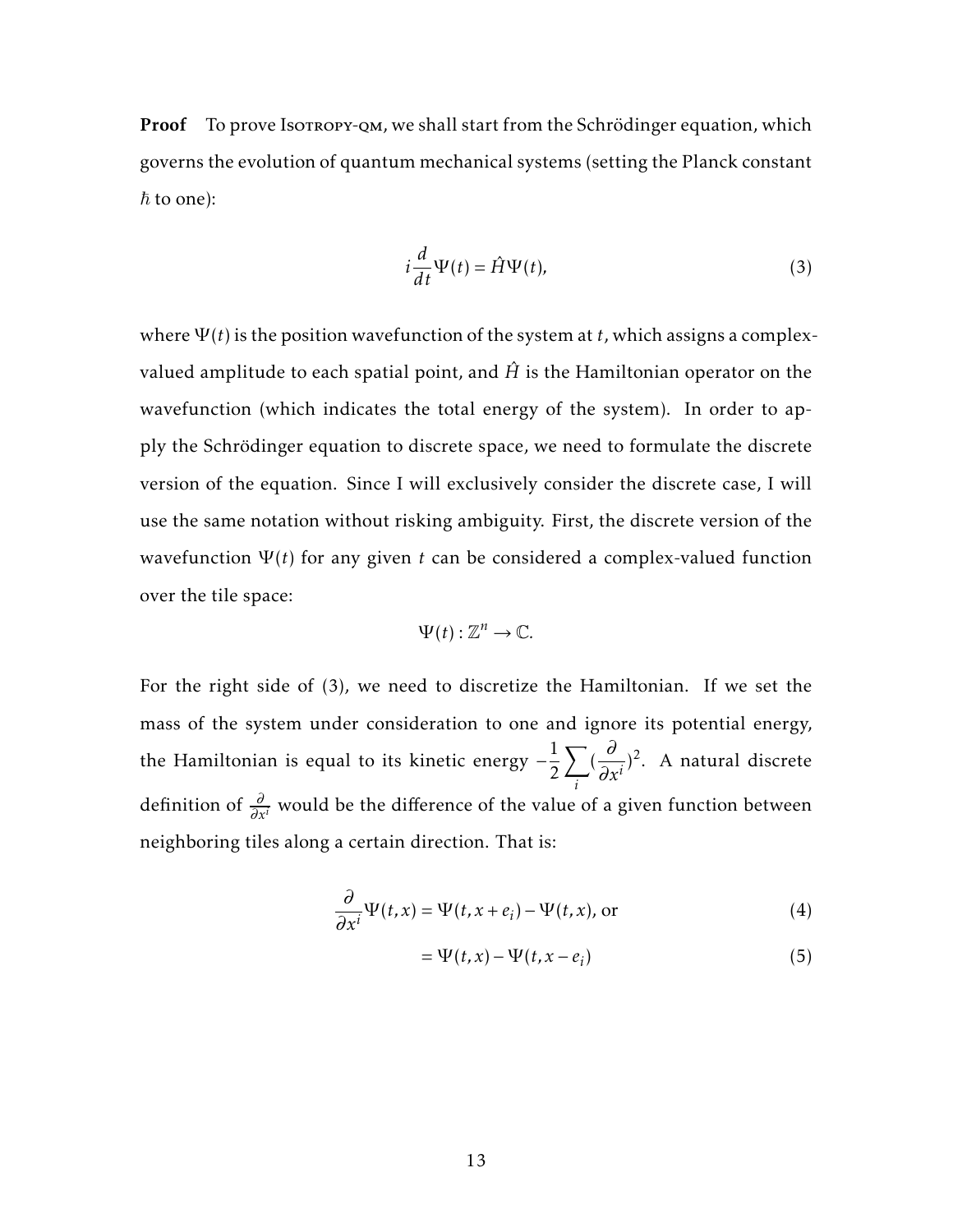Then, the discrete version of the Hamiltonian is this (concerning only its kinetic energy part): $14$ 

$$
\hat{H}\Psi(t,x) = -\frac{1}{2}\sum_{i} (\Psi(t,x+e_i) + \Psi(t,x-e_i) - 2\Psi(t,x))
$$
\n(6)

 $\Psi(t)$  is a function in the position space, and it is useful to transform it into one in the momentum space, where we can prove rotational invariance more easily. The inverse Fourier series of  $\Psi(t)$  is its momentum space counterpart  $\tilde{\Psi}(t)$  :  $\mathbb{R}^n \rightarrow \mathbb{C}$ : $^{15}$ 

$$
\tilde{\Psi}(t,p) = \sum_{x \in \mathbb{Z}^n} e^{-2\pi i px} \Psi(t,x) \tag{7}
$$

where "*px*" refers to the inner product of n-vectors *p* and *x*. Notice that this momentum wavefunction is periodical. That is,  $\tilde{\Psi}(t,p) = \tilde{\Psi}(t,p + e_i).$ <sup>16</sup> Therefore, we can consider  $\tilde{\Psi}(t)$  as a complex-valued function defined on the quotient space  $\mathbb{R}^n/\mathbb{Z}^n$ , which means that we can "collapse" all real space points with integer distances away into one point. This domain can be represented by the unit square around the origin:  $B = \frac{-1}{2}$ ,  $\frac{1}{2} \times \frac{-1}{2}$ ,  $\frac{1}{2}$  ("*B*" stands for "Brillouin zone"). Then we have  $\Psi(t)$ :  $B \to \mathbb{C}$ . We can transform it back to the position wavefunction

$$
\hat{H}\Psi(t,x) = -\frac{1}{2}\sum_{i}(\Psi(t,x+2e_i) - 2\Psi(t,x+e_i) + \Psi(t,x))
$$

which is also a legitimate choice, but makes calculation more complicated.

$$
\tilde{\Psi}(p+e_i)=\sum_{x\in\mathbb{Z}^n}e^{-2\pi i(p+e_i)x}\Psi(x)=\sum_{x\in\mathbb{Z}^n}e^{-2\pi ipx}e^{-2\pi ie_i}\Psi(x)=\sum_{x\in\mathbb{Z}^n}e^{-2\pi ipx}\Psi(x)=\tilde{\Psi}(p)
$$

<sup>&</sup>lt;sup>14</sup>This is obtained by applying  $\frac{\partial}{\partial x^i}$  twice in opposite directions (that is, (4) and (5) respectively). If we only apply  $(4)$  twice, then we would have

<sup>&</sup>lt;sup>15</sup>Ψ(*t*) is the *Fourier series* of its momentum counterpart  $\tilde{\Psi}(t)$  because the domain of  $\Psi(t)$  is discrete. In (7), we can see that the momentum space wavefunction is the discrete sum of a series. <sup>16</sup>Here's the derivation (omitting *t* for brevity):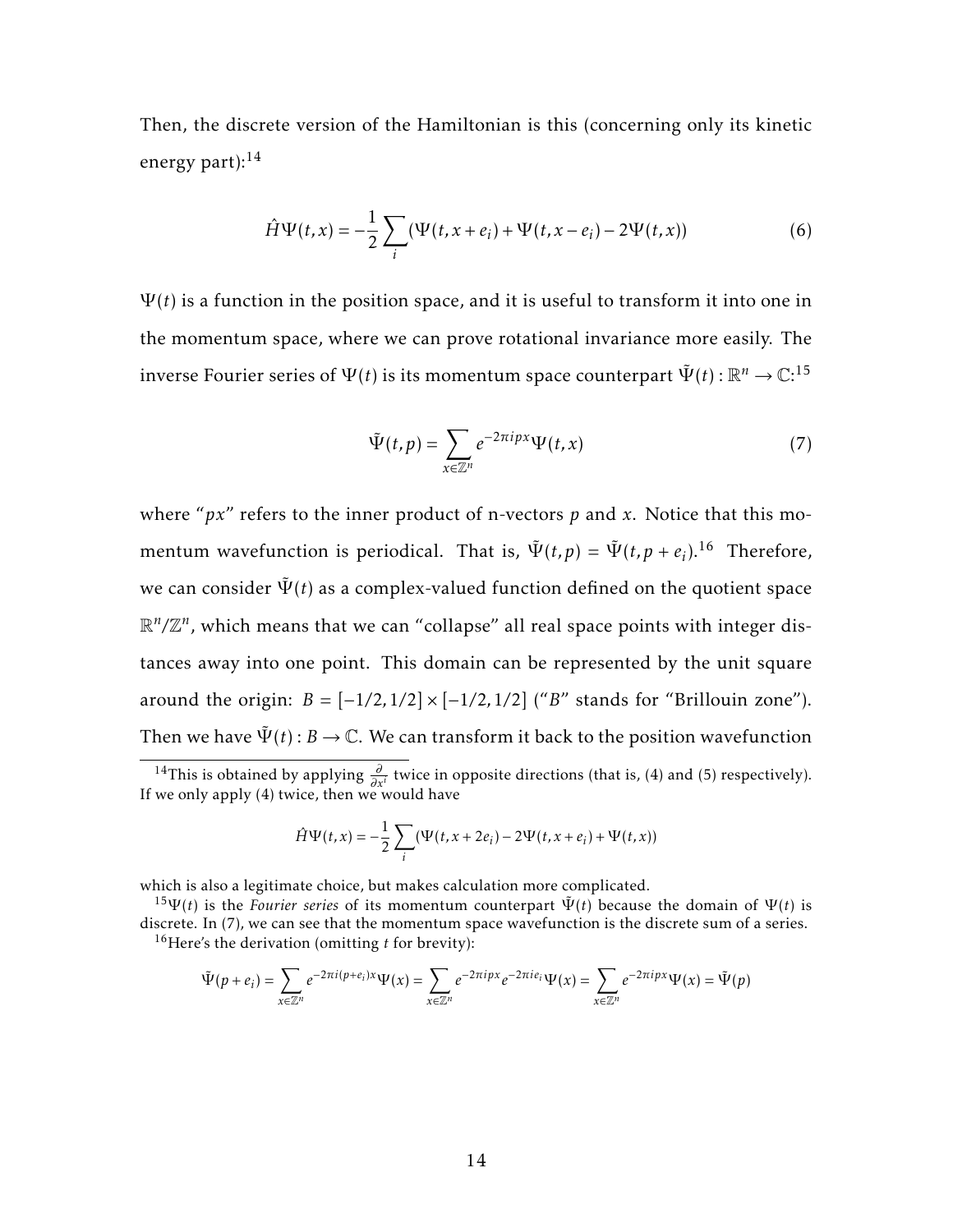in the following way:

$$
\Psi(t,x) = \int_{p \in B} e^{2\pi i p x} \tilde{\Psi}(t,p) dp \tag{8}
$$

It follows that the time evolution of  $\Psi$  is approximately isotropic if the evolution of  $\tilde{\Psi}$  is approximately isotropic (see Appendix B.2 for the proof). Moreover, we can show that, assuming that the initial position wavefunction  $\Psi(0)$  is sufficiently spread out, the time evolution of  $\tilde{\Psi}$  is indeed approximately isotropic (see Appendix B.1 for the proof). Isotropy-QM follows.  $\Box$ 



Figure 2: The evolution of a wavefunction with initial radius of 10. All significant parts of the wavefunction are plotted. (Left)  $t = 0$ ; (Middle)  $t = 30$ ; (Right)  $t = 300$ . Note that the scales are different between plots, since the wavefunction is more spread out as time passes; also, the values represented by the same colors are different between plots, since the amplitudes generally get much lower as the wavefunction is spread thin.

Like the random walk case, I shall corroborate the proof by computing and visualizing the time evolution of the position wavefunction for a more intuitive picture. We start with an approximately rotationally invariant wavefunction that is spread over tiles represented by  $(x, y)$  with  $x^2 + y^2 < 10^2$ , and compute its evolution over time. In Figure 2, I have plotted the wavefunction at  $t = 0, t = 30, t = 300$ respectively. We can observe that in all these times, the wavefunction is indeed approximately isotropic: the significant parts of the wavefunction represented by purple and dark blue blocks at these times have circle-like shapes. But we also observe that the isotropy gets more perfect as time passes. In early times such as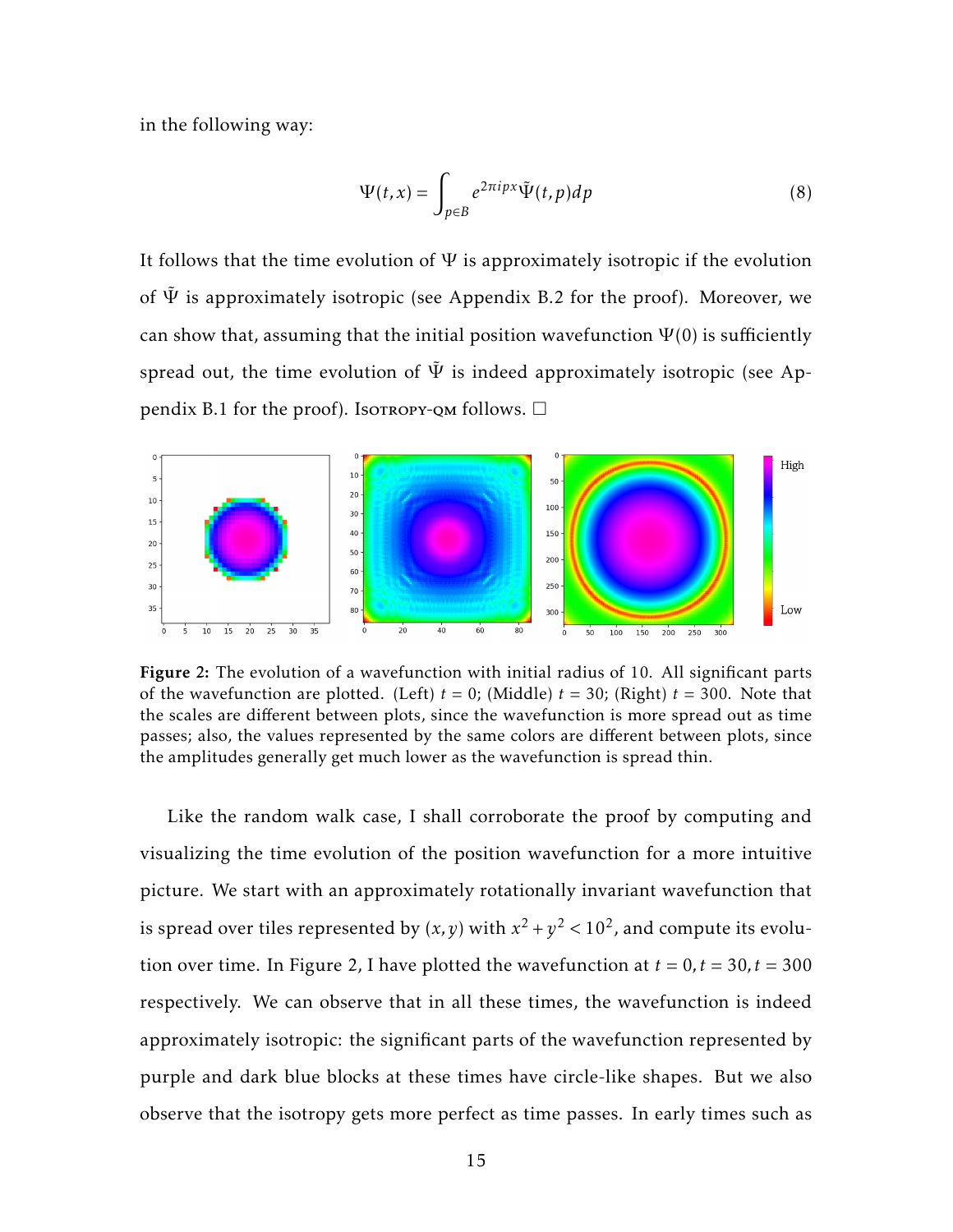*t* = 30, we can still observe vertical and horizontal stripes in blue and green, which are deference patterns. These almost disappear in later times such as  $t = 300$ : we can see that the deference stripes in red, yellow and green are almost perfect circles. (Note that the color and size scales are different between plots; see the explanation in the caption.) In contrast, in Appendix B.3 we can see that the evolution of a wavefunction with its initial position at a single tile looks very different and is never rotationally invariant. This stark contrast might surprise some readers given that the spread-out wavefunction simply "sums over" copies of the other.

Does the isotropic time evolution of quantum mechanical systems mean the emergence of Euclidean geometry at the empirical level? Strictly speaking, observable Euclidean geometry is not yet recovered since the apparent distances are not even defined. But this is not a problem in principle: all matters, including lengthmeasuring devices, are reducible to quantum mechanical systems (or quantum fields according to quantum field theory, or something more fundamental according to future physical theories). Thus, ensuring that the observable quantities in the fundamental theory are isotropic also ensures that the apparent distances will be Euclidean.

While this case has more physical relevance than the random walk case, this is still a very simplistic example. For one thing, quantum mechanics is not a fundamental theory due to its conflict with relativity (in this example, the temporal dimension is still pre-relativistically separate from the spatial dimensions and is not discretized). Quantum field theories are more fundamental, and there is indeed a sentiment in the community that a large-scale isotropy will emerge from fundamental laws defined over discrete spacetime.<sup>17</sup> But to convert such a sentiment into rigorous frameworks, theorems, and proofs, there is still a lot to be done

 $17$ This is a common hope in the community of lattice quantum field theory (LQFT). Note that the lattice involved in LQFT is not necessarily intended to be read realistically, but as a computational device. (For example, see Montvay and Munster 1994)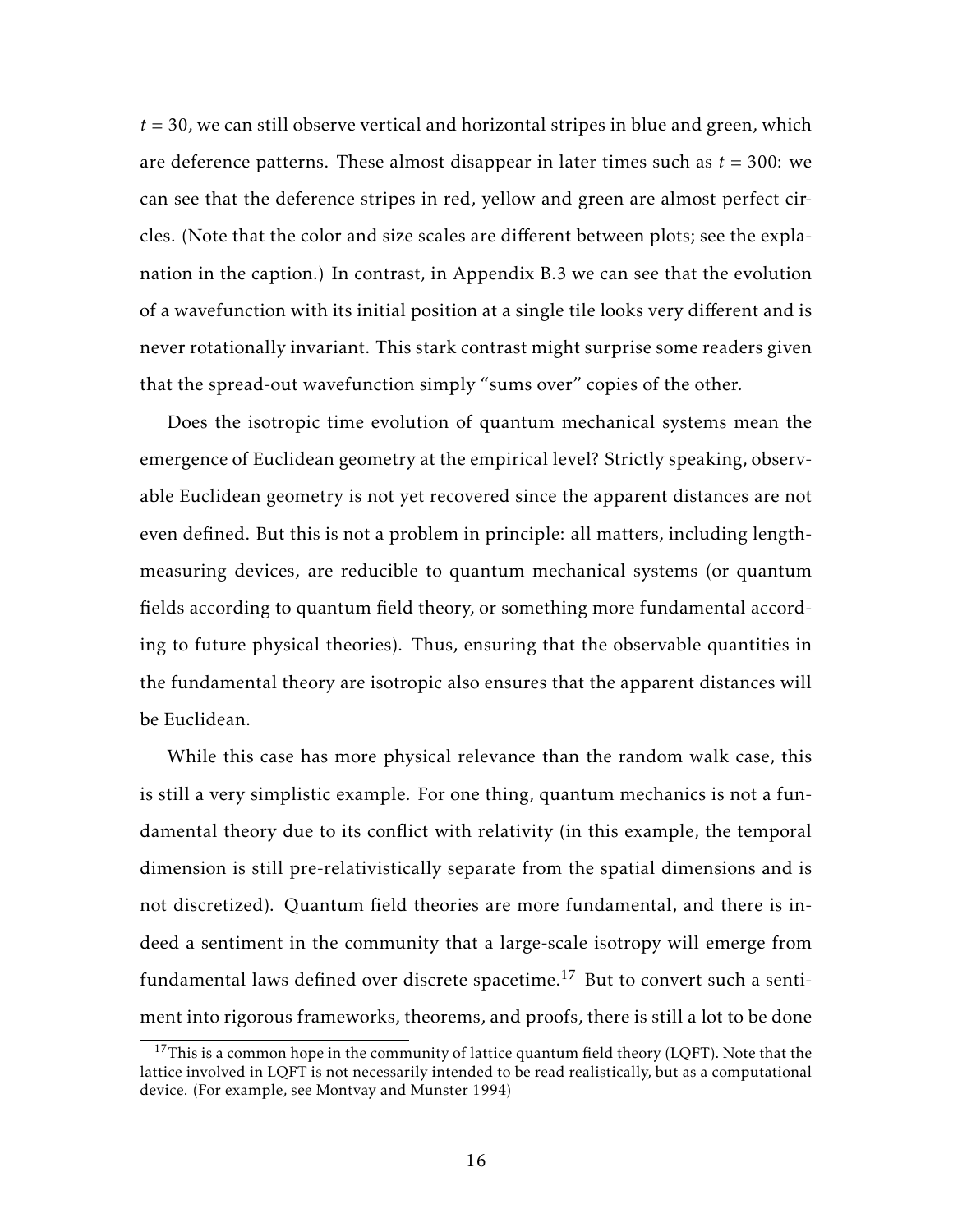and nothing certain can be said at this stage. Furthermore, even quantum field theories are not sufficiently realistically for our purposes, since they do not address the problem of quantum gravity (that is, incorporating the gravitational field into the frameworks of quantum field theory). The successful handling of quantum gravity is important to a realistic story concerning the fundamental structure of spacetime. $18$ 

#### 4 Against Two Tenets of Geometricism

So far I have laid out the main results and my objection to Weyl's argument, but it is worth expounding on where the argument went wrong. In particular, I will criticize two (interrelated) assumptions underlying it: (1) large-scale or observable physical geometry is determined by fundamental spacetime structures independent of dynamical laws; (2) some geometric structures (including the metric structure) are ontologically and explanatorily prior to dynamics and must be presumed by the latter. I shall call them "the two tenets" of *geometricism*, the view that geometry is more fundamental than dynamics, with the opposite view called *dynamicism*. <sup>19</sup> (The debate between the two positions usually proceeds in the con-

 $18$ In [Anonymized b], I argue that we do not have a realistic understanding of spacetime even at the experimentally accessible levels in the absence of a successful theory of quantum gravity.

The research programs of quantum gravity that appeal to discrete spacetime are conceptually similar to the project of this paper, only with vastly more complexity: they involve developing physics on discrete spacetime that yields general relativity as its limit. See for example Hamber (2009).

 $19$ Of course, I do not intend the two tenets to do justice to all variants of geometricism. For example, some geometricists (e.g., Maudlin 1988, 2012) consider the metric structure as an essential feature of spacetime, while others (such as Earman and Norton 1987, Norton 2008) may think that spacetime is represented by metrically amorphous manifolds and the metric is a matter field in spacetime. But I do believe that the two tenets are commonly held by geometricists as well as those who haven't entered the debate. This is understandable. Classical dynamical laws often presuppose geometrical notions. For example, the law of inertia in Newtonian mechanics says that a free system moves along a straight line, where straightness is a geometrical notion. In relativistic theories, an analogous law that says that a free falling system moves along a time-like geodesic. Thus, it is natural to think that spacetime has a metric structure that dictates how matter in spacetime behaves.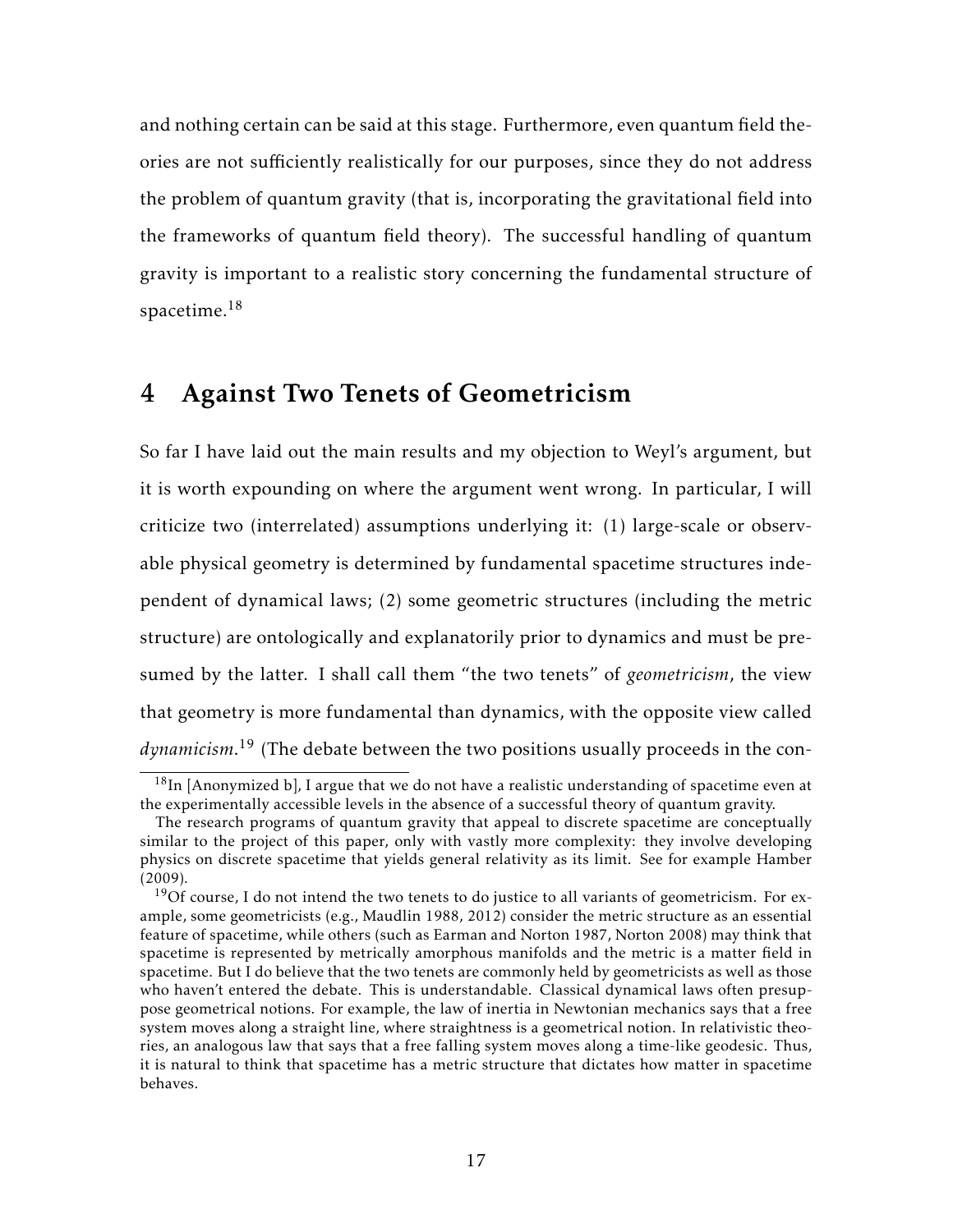tinuum case, but I think the discrete case examined in this paper can be more helpful in clarifying how dynamics can be more fundamental than geometry, and how we can have interesting physics without any fundamental metric structure.)

First, the Weyl tile argument is wrong about how large-scale distances emerge from the fundamental structures. As pointed out in Section 1, the argument relies on Distance-by-counting, which assumes that distances and in general the physical geometry can be determined independently from the dynamical laws. In the two examples discussed in the paper, I have shown that dynamics play a crucial role in determining physical geometry. The observable isotropy is determined by the dynamical laws that govern the movement of the tiny cat in the random walk case and the evolution of the wavefunction in the case of quantum mechanics. In general, since we observe physical geometry with various measuring devices like rigid rods, it is natural to expect that the measurement we get is partly determined by how those devices work. (Note that this is a hotly debated claim in the debate between geometricism and dynamicism; see Brown 2005, Maudlin 2012, Norton 2008, Menon 2019, [Anonymized a].)

Note that in the two cases, even if we posit a metric structure according to Distance-by-Counting, or in any other ways, it would have no empirical consequences, since it does not play any role in the dynamical laws. So we should not posit such a structure, given that we should not posit structures with no empirical consequences.

Second, it is a mistake to assume that geometry must be presumed by dynamics. Hopefully this is already clear from the previous discussion, but is still worth emphasizing. The difference between this tenet of geometricism and the first one is this: one may grant that the apparent geometry arises from dynamical laws but still insist that some fundamental geometric structure must be presumed by dynamics. For example, in the famous Poincaré disk scenario (Poincaré 1912[2018]),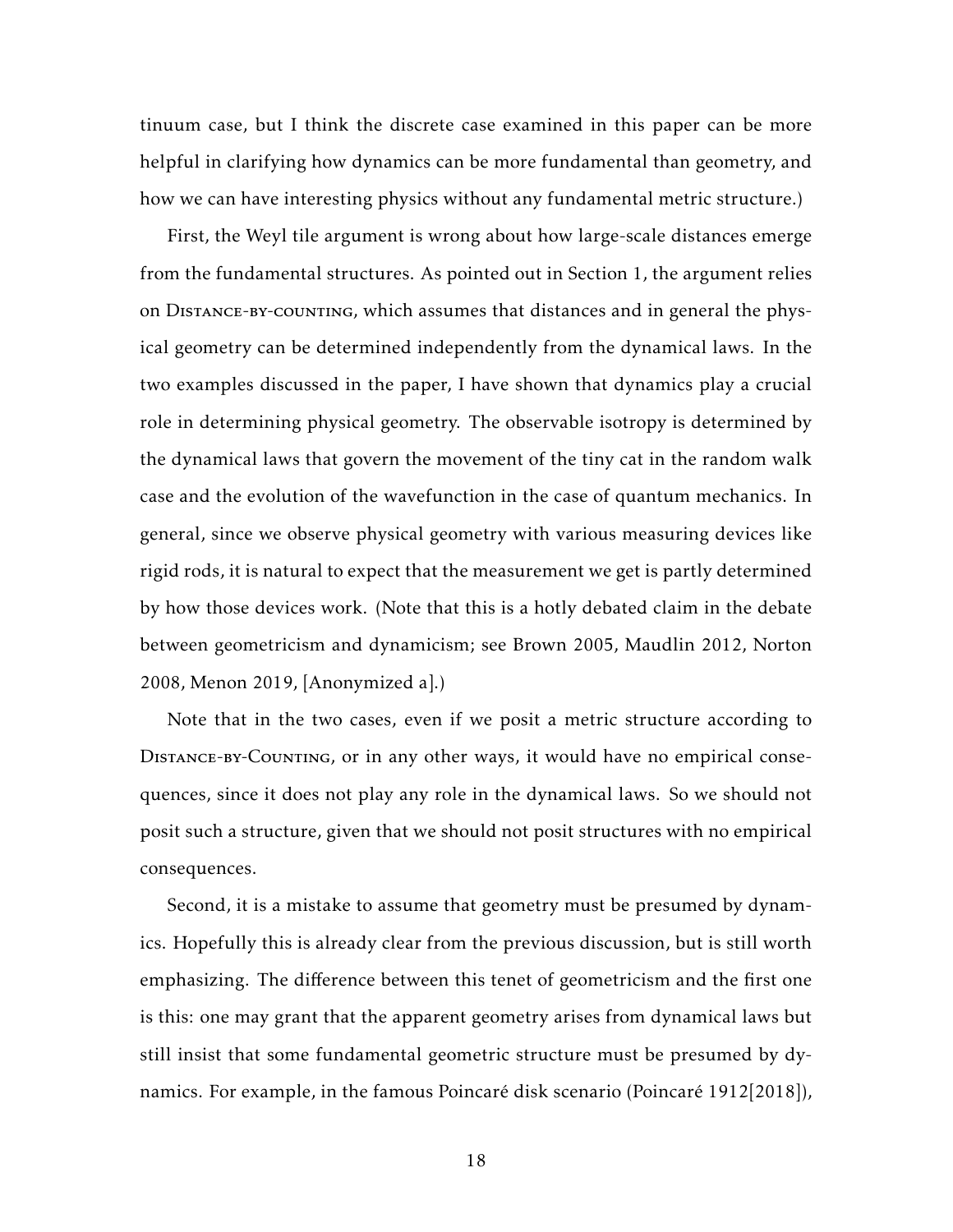the geometry appears hyperbolic to the residents of the disk because of the dynamics (there is a universal force that shrinks rigid rods and bends light beams). But we know by stipulation that such dynamics laws are still defined over Euclidean geometry, which exists fundamentally. Thus the fact that dynamical laws play a role in determining apparent geometry does not necessarily mean there is no underlying "real" geometry. It is a common assumption that dynamics laws need to be "written on" spacetime geometry (Earman 1989, 46). But the two cases considered have demonstrated that the fundamental dynamical laws do not need a prior metric structure. The discrete version of the Schrödinger equation only requires the topological structure and the derived "differential" structure.

One may object that the topological structure or just the set of tiles itself should count as a geometrical structure, and therefore I haven't refuted the second tenet. Indeed, Norton (2008) objects to dynamicism by arguing that spacetime coincidence is not derivable from dynamical laws but must be presupposed. Fair enough—in this paper, I only intend to argue that no metric structure needs to be presupposed by the dynamics. To get rid of spacetime altogether, we may need a very different framework such as *algebraicism* rather than the standard pointset-theoretic framework, which I will not delve into here (e.g., see Geroch 1972, Connes 2013, Menon 2019, Chen and Fritz 2021).<sup>20</sup>

# 5 Conclusion

The Weyl tile argument against discrete space implicitly assumes that the symmetries of geometry help determine symmetries of matter systems: since the geometry of the tile space is not rotationally invariant, the physical laws and observables

 $20$ These authors did not discuss the discrete case explicitly. But the discrete case can be a special case of the formalism proposed in Chen and Fritz (2021). I shall discuss this elsewhere, because algebraicism is a topic all on its own.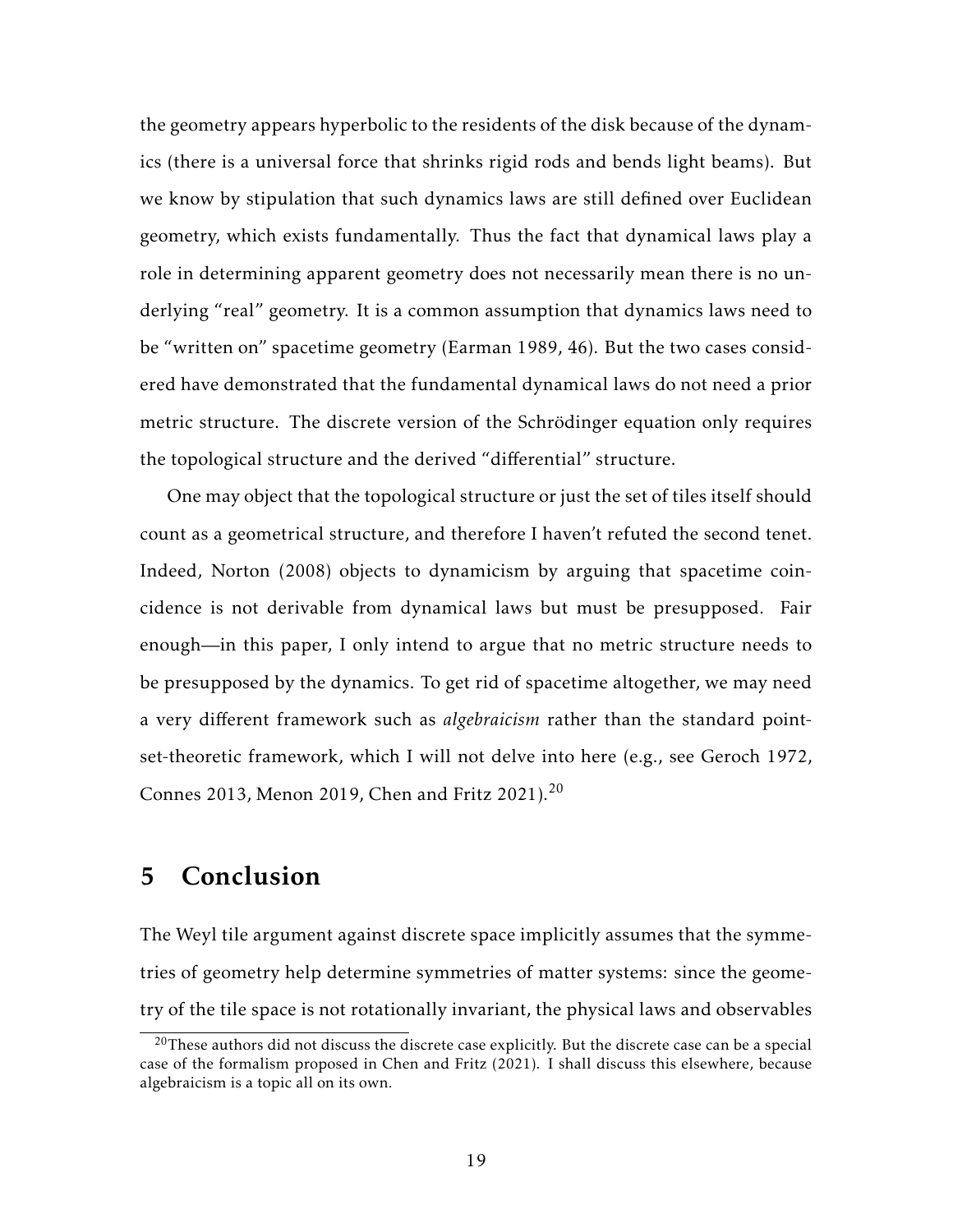would also lack rotational invariance. However, I have shown that the observable physical states in the random walk case and quantum mechanics are decoupled from the tile geometry. Even though the tile space is radically non-Euclidean in the sense that the diagonal of a square contains twice as many steps as the side, the observable geometry can still be approximately Euclidean.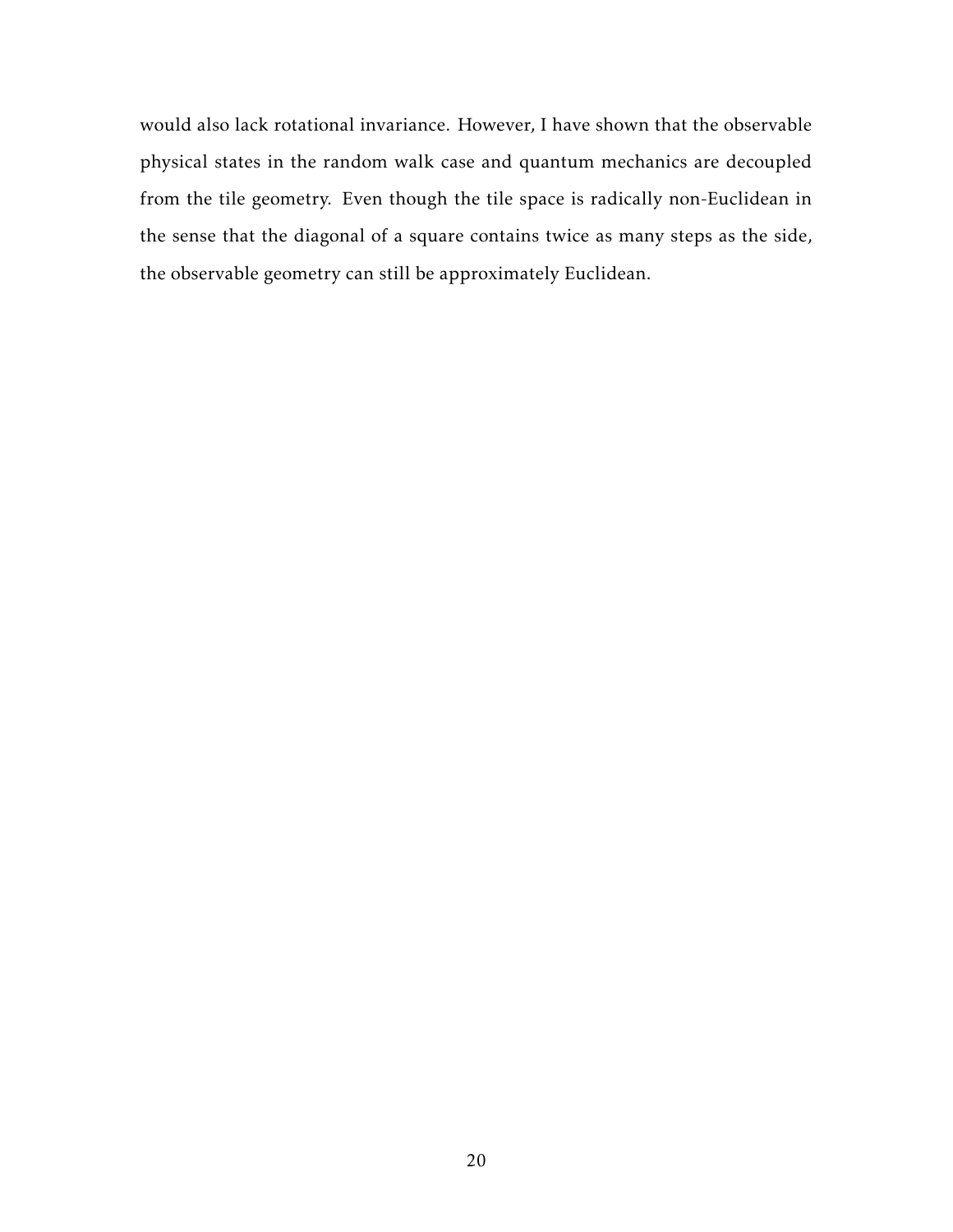## A Random Walk

Theorem A.1 *The probability of reaching* (*x,y*) *from* (0*,*0) *after n steps is equal to zero* (when  $x + y$  has the opposite parity of *n*) or

$$
(1/4)^n \binom{n}{(n+x+y)/2} \binom{n}{(n+x-y)/2} \tag{9}
$$

**Proof** It should be obvious that the probability of reaching  $(x, y)$  from  $(0, 0)$  after *n* steps is equal to zero when  $x + y$  has the opposite parity of *n*, so in what follows, I will assume  $x + y$  has the same parity as *n*. We imagine that in every step the cat takes, the cat actually takes two half-steps along the diagonal directions. We assume that there are four possible ways the cat can move in one step from position 0: (1*/*2*,*1*/*2) + (1*/*2*,*−1*/*2), (1*/*2*,*1*/*2) + (−1*/*2*,*1*/*2), (−1*/*2*,*−1*/*2) + (1*/*2*,*−1*/*2), (−1*/*2*,*−1*/*2)+(−1*/*2*,*1*/*2). This corresponds to the four possible ways to move in the original situation  $(\pm 1, \pm 1)$ . We can consider the original situation and the imagined situation as two ways of representing the same physical situation. As an analogy, in chess, a knight's move can be equivalently considered as one L-shaped step or as consisting of first moving one row (or file) and then moving two files (or rows). Let's call the number of steps that the cat takes in the aforementioned four possible ways respectively *ac,ad,bc,bd* (Figure 3). Because the number of steps involving *a* (i.e., *ac*+*ad*) and the number of steps involving *c* (i.e., *ac*+*bc*) are independent, the probability of reaching (*x,y*) after *n* steps is equal to

$$
(1/2)^n \binom{n}{ac+ad} \cdot (1/2)^n \binom{n}{ac+bc}
$$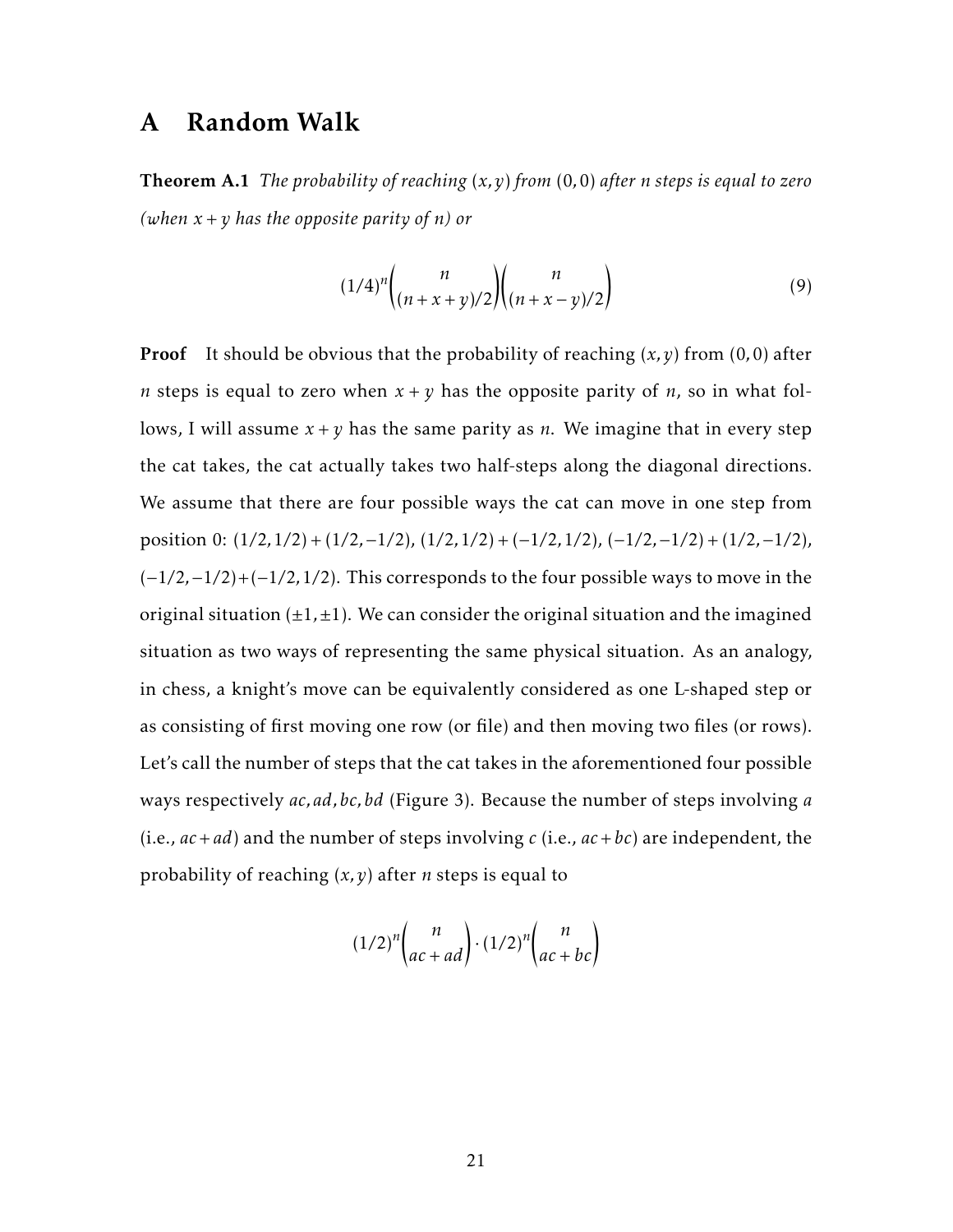



with  $ac + ad + bc + bd = n$  and  $ac - bd = x$ ,  $ad - bc = y$ . It follows that the probability of reaching (*x,y*) after *n* steps is equal to

$$
(1/4)^n \binom{n}{(n+x+y)/2} \binom{n}{(n+x-y)/2}
$$

**Theorem A.2** Assuming  $x \ll n$  and  $y \ll n$ , (9) is approximately equal to

$$
\frac{2e^{(x^2+y^2)/n}}{\pi\sqrt{n^2-(x^2+y^2)}}
$$
\n(10)

Proof Assuming both *n* and *n* − *k* are very large, we have the following theorem (Gallager 1968):

$$
\binom{n}{k} \to \sqrt{\frac{n}{2\pi k(n-k)}} e^{nh(k/n)} \tag{11}
$$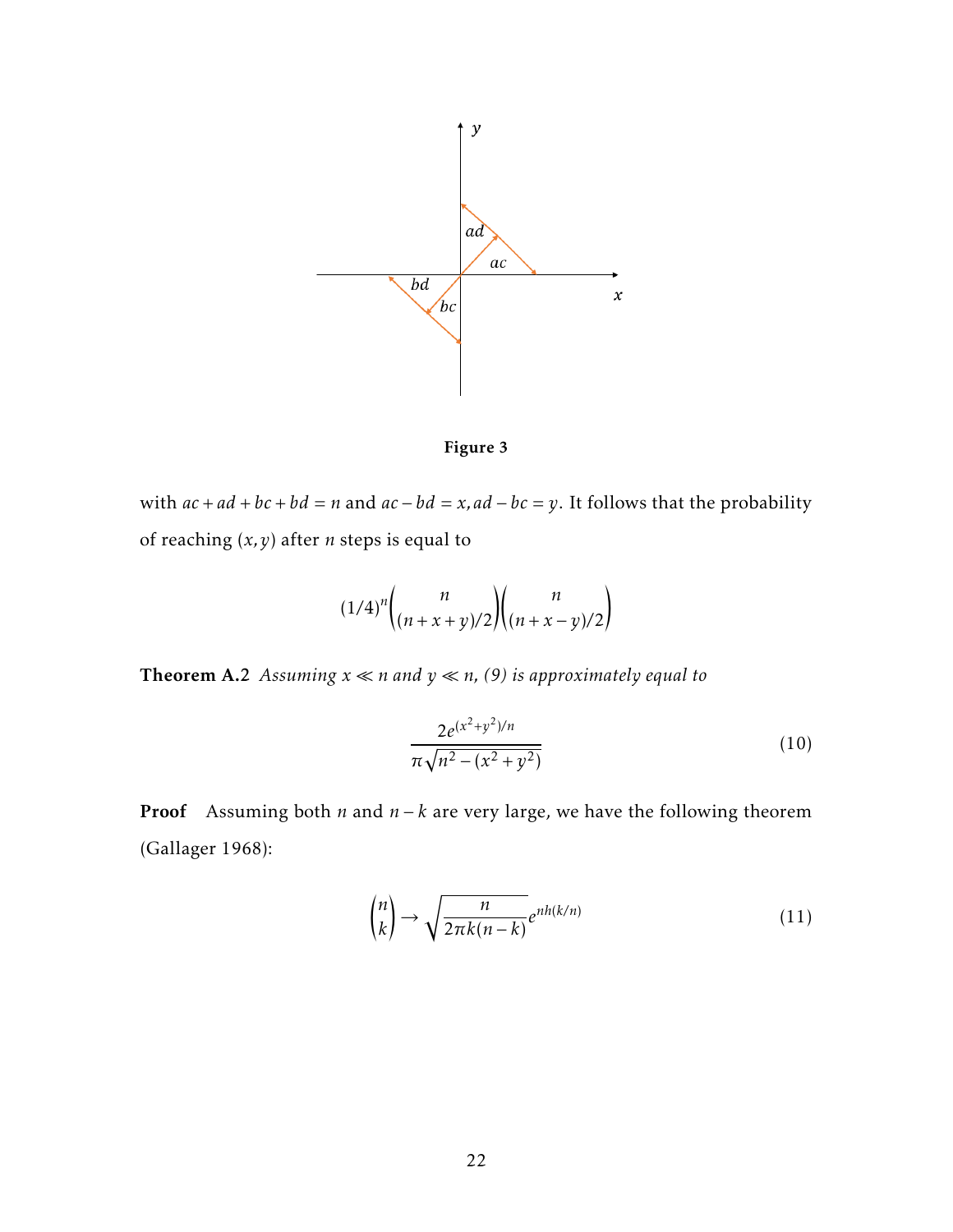where *k* ∈ [1, *n* − 1] ∩  $\mathbb Z$  and *h* = −*x* ln *x* − (1 − *x*) ln(1 − *x*). Plugging (9) into (11), the result would be of the form *αe<sup>β</sup>* , where

$$
\alpha = (1/4)^n \sqrt{\frac{4n^2}{\pi^2 (n^4 - n^2 (x^2 + y^2) + (x^2 - y^2)^2)}}
$$
(12)

Since *x*  $\ll$  *n* and *y*  $\ll$  *n*, we have  $(x^2 - y^2)^2 \ll n^2$ , and thus (12) is approximately equal to

$$
(1/4)^n \sqrt{\frac{4n^2}{\pi^2 n^4 - n^2 (x^2 + y^2)}} = (1/4)^n \frac{2}{\pi \sqrt{n^2 - (x^2 + y^2)}}
$$
(13)

Note that this expression involve only the Euclidean form  $x^2 + y^2$ , which is rotationally invariant. (This is the first approximation involved in the proof.)

The exponent  $\beta$  is  $nh(\frac{n+x+y}{2n})$  $\frac{(-x+y)}{2n}$  +  $nh\left(\frac{n+x-y}{2n}\right)$  $\frac{2x-y}{2n}$ ). Let  $u = x/2n$  and  $v = y/2n$ . Then:

$$
\beta = nh(\frac{1}{2} + u + v) + nh(\frac{1}{2} + u - v)
$$
\n(14)

Since  $u + v$  and  $u - v$  are close to zero, we can approximate  $h(1/2 + u + v)$  and  $h(\frac{1}{2})$  $\frac{1}{2} + u - v$ ) by expanding *h* around 1/2 up to the second order

$$
h(\frac{1}{2} + p) = h(\frac{1}{2}) + h'(\frac{1}{2})p + 1/2h''(\frac{1}{2})p^2
$$
 (15)

where

$$
h(\frac{1}{2}) = -\frac{1}{2}\ln\frac{1}{2} - \frac{1}{2}\ln\frac{1}{2} = \ln 2
$$
  

$$
h'(\frac{1}{2}) = -\ln\frac{1}{2} + \ln\frac{1}{2} = 0
$$
  

$$
h''(\frac{1}{2}) = -2 - 2 = 4
$$

This is the second and last approximation involved in the proof. Plugging them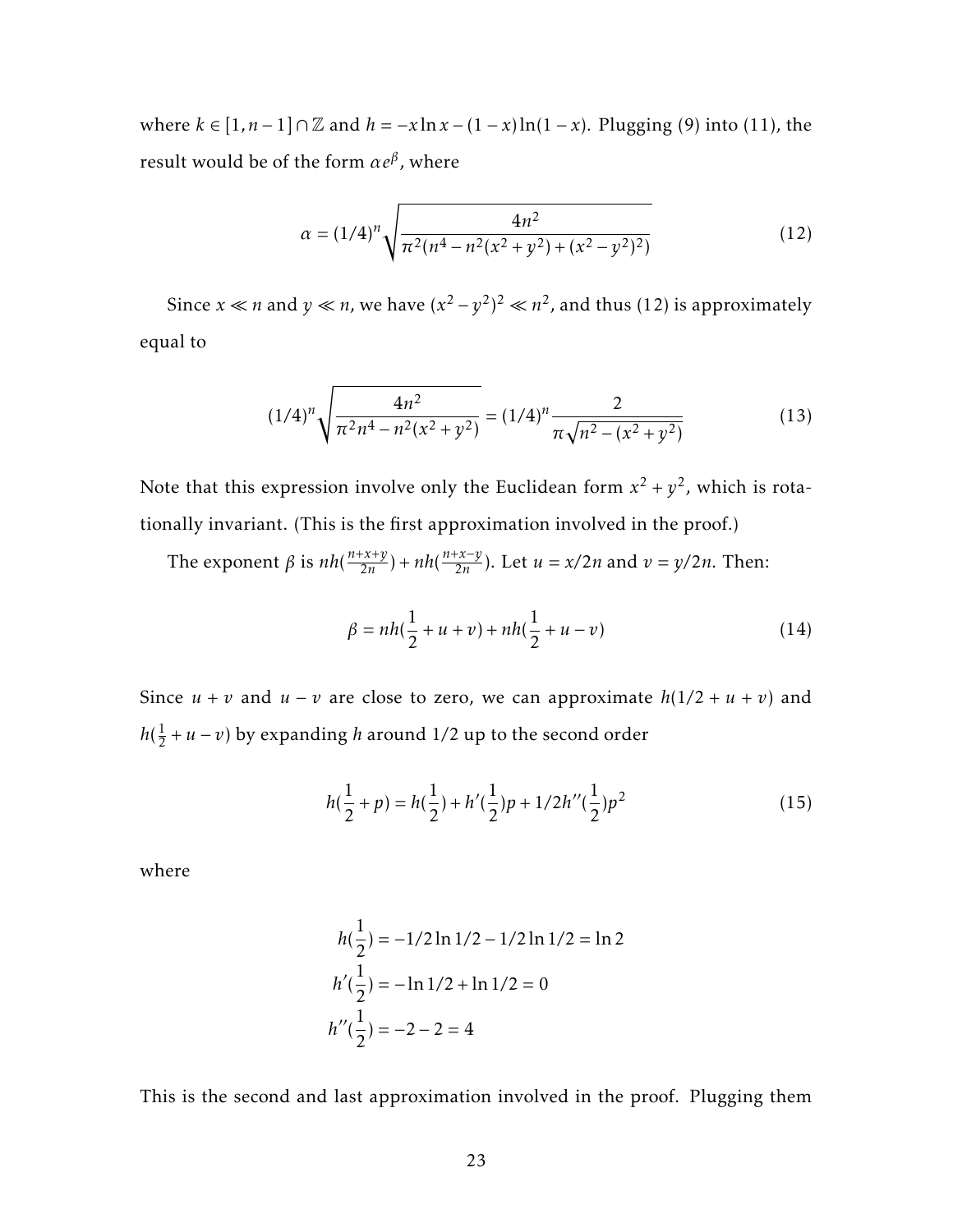into (14), we obtain:

$$
\beta \approx n(\ln 2 - 2(u+v)^2) + n(\ln 2 - 2(u-v)^2)
$$
\n(16)

$$
= n \ln 4 - 4n(u^2 + v^2) = n \ln 4 - \frac{x^2 + y^2}{n}
$$
 (17)

Then, the exponential  $e^{\beta}$  is equal to  $e^{n \ln 4 - \frac{x^2 + y^2}{n}} = 4^n e^{(x^2 + y^2)/n}$ . Together with (13), we obtain that  $\alpha e^{\beta}$  is equal to (9).  $\Box$ 

## B Quantum Mechanics

 $\Psi(t): \mathbb{Z}^n \to \mathbb{C}$  is the wavefunction of a certain quantum mechanical system at *t* in discrete space, with  $\Psi(0)$  suitably spread out.  $\tilde{\Psi}(t): \mathbb{R}^n \rightarrow \mathbb{C}$  is its inverse Fourier series in the momentum space defined by  $\tilde{\Psi}(t,p) = \sum_{x \in \mathbb{Z}^n} e^{-2\pi i px} \Psi(t,x)$ . In this appendix, I will call tiles "lattice points" which is more standard in this technical context.

Theorem B.1 *Let A be any rotation matrix in the momentum space. Assuming that the initial position space wavefunction* Ψ (0) *is sufficiently spread out, we can show that the time evolution of*  $\tilde{\Psi}$  *commutes with A. That is,*  $e^{-i\tilde{H}t}\tilde{\Psi}(0,Ap) \approx \tilde{\Psi}(t,Ap)$ *, where*  $e^{-i\tilde{H}t}$  is the operator that represents the time evolution up to *t*.

**Proof** By applying the fourier series transform to  $\hat{H}\Psi(t,x)$ , we can get the momentum space Hamiltonian  $\tilde{H}$  satisfying the Schrödinger equation  $i\frac{d}{dt}\tilde{\Psi}(t) = \tilde{H}\tilde{\Psi}(t).$ We first observe that  $\Psi(t,x+e_i)$  can be transformed to  $e^{2\pi i p_i}\tilde{\Psi}(t,p)$  through the fol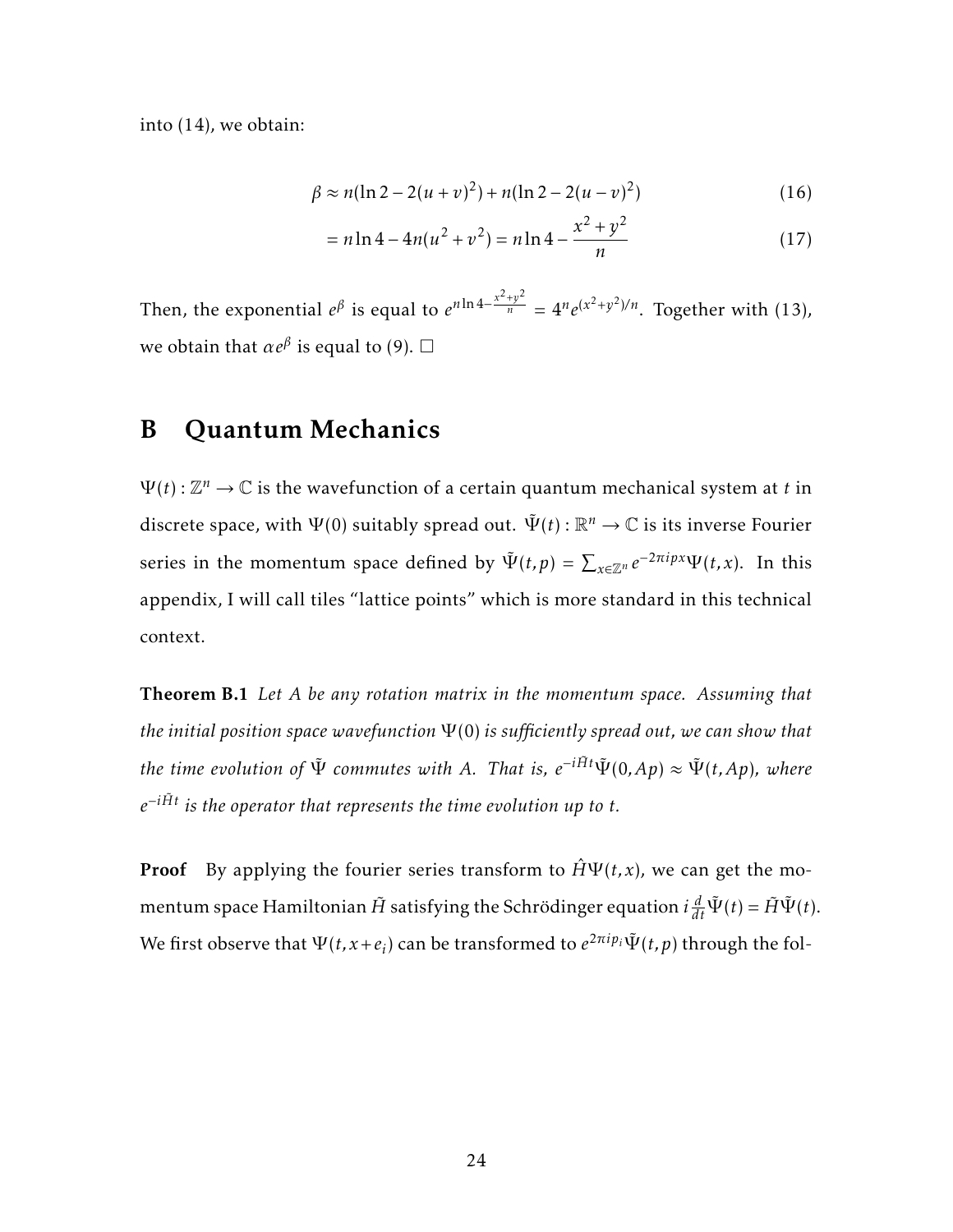lowing steps (where  $p_i = p \cdot e_i$ , namely the *i*-th component of *p*):

$$
\Psi(t, x + e_i) \Rightarrow \sum_{x \in \mathbb{Z}^n} e^{-2\pi i p x} \Psi(t, x + e_i)
$$
\n(18)

$$
=\sum_{x\in\mathbb{Z}^n}e^{-2\pi i p(x-e_i)}\Psi(t,x)\tag{19}
$$

$$
=\sum_{x\in\mathbb{Z}^n}e^{-2\pi ipx}e^{2\pi ipe_i}\Psi(t,x)\tag{20}
$$

$$
=e^{2\pi i p_i}\tilde{\Psi}(t,p) \tag{21}
$$

Similarly,  $\Psi(t, x - e_i)$  can be transformed to  $e^{-2\pi i p_i} \tilde{\Psi}(t, p)$ . Thus, from  $\hat{H}\Psi(t, x) =$  $-\frac{1}{2}$  $\frac{1}{2}\sum_i(\Psi(t, x + e_i) + \Psi(t, x - e_i) - 2\Psi(t, x))$  we can obtain the following:

$$
\tilde{H}\tilde{\Psi}(t,p) = -\frac{1}{2} \sum_{i} (e^{2\pi i p_i} + e^{-2\pi i p_i} - 2) \tilde{\Psi}(t,p)
$$
 (22)

Let's abbreviate the expression " $-\frac{1}{2}$  $\frac{1}{2}\sum_{i}(e^{2\pi i p_i} + e^{-2\pi i p_i} - 2)^n$  as "**Cow**(*p*)". Then,  $\tilde{H}\Psi(t,p) = \text{Cow}(p)\Psi(t,p)$ . Now we can solve the Schrödinger equation in the momentum space:

$$
\tilde{\Psi}(t,p) = e^{-i\tilde{H}t}\tilde{\Psi}(0,p) = e^{-i\mathbf{Cow}(p)t}\tilde{\Psi}(0,p)
$$
\n(23)

By assumption, the quantum mechanical system under consideration starts with a wavefunction sufficiently spread out around the origin at  $t = 0$ . That is,  $\Psi(0, x)$ does not vary much over small distances. Given that  $\tilde{\Psi}(0,p) = \sum_{x \in \mathbb{Z}^n} e^{-2\pi i px} \Psi(0,x),$ when *p* is large,  $e^{-2\pi i p x} \Psi(0, x)$  tend to cancel off over small variation of *x*, so the results add up small ("destructive interference"). When *p* is very small (*i.e.*,  $p \ll 1$ ), then there is no such destructive interference, and therefore the sum is much more significant. So  $\tilde{\Psi}(0,p)$  is negligibly small for large values of p and only nonnegligible for small values of *p*.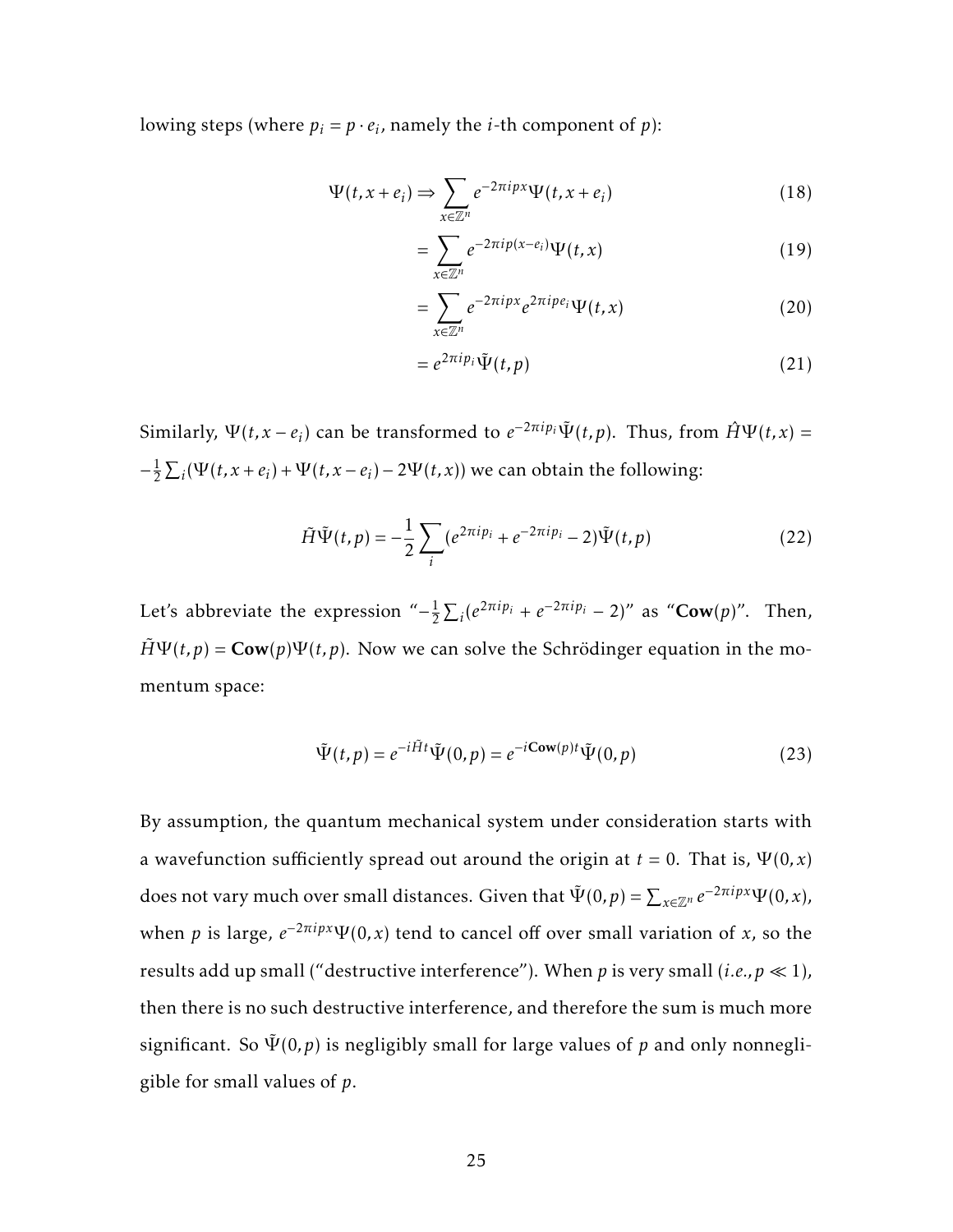We can show that  $\text{Cow}(p)$  is approximately rotationally invariant (a spherical cow) when *p* is sufficiently small:

$$
\mathbf{Cow}(p) = -\frac{1}{2} \sum_{i} (e^{-2\pi i p_i} + e^{2\pi i p_i} - 2)
$$
 (24)

$$
=-\sum_{i}(cos(2\pi p_i)-1)
$$
\n(25)

$$
= -\sum_{i} (1 - 2\pi^2 p_i^2 - 1 + O(p_i^4))
$$
 (26)

$$
=2\pi^2\sum_{i}p_i^2-O(p^4)
$$
 (27)

Here  $\sum_i p_i^2$  $\frac{2}{i}$  is the square of the Euclidean length of  $p$  in the momentum space and is rotationally invariant.  $O(p^4)$  is much smaller and can be ignored if  $|p|$  is sufficiently small. Now if we look at the whole integral, we can see that large values of |*p*| does not contribute much to the integral because  $\tilde{\Psi}(0,p)$  is negligibly small for large  $|p|$ . So only small values of |p| make main contribution to the integral. Since we can ignore  $O(p^4)$  when  $|p|$  is sufficiently small, then the whole integral is approximately invariant under any rotation of *p* in Cow.

Then, we obtain the desired result:

$$
\tilde{\Psi}(t, Ap) = e^{-i\mathbf{Cow}(Ap)t} \tilde{\Psi}(0, Ap) \approx e^{-i\mathbf{Cow}(p)t} \tilde{\Psi}(0, Ap) = e^{-i\tilde{H}t} \tilde{\Psi}(0, Ap). \ \Box
$$

**Theorem B.2** If the time evolution of  $\Psi$  is approximately isotropic, then the evolu*tion of* Ψ *is also approximately isotropic: for any t and any rotation A acting on* Ψ *,*  $e^{-iHt}\Psi(0, Ax) \approx \Psi(t, Ax)$ . (A rotation on discrete space can be considered an equiva*lence class of rotations on continuous space that map each point to places near the same lattice point.)*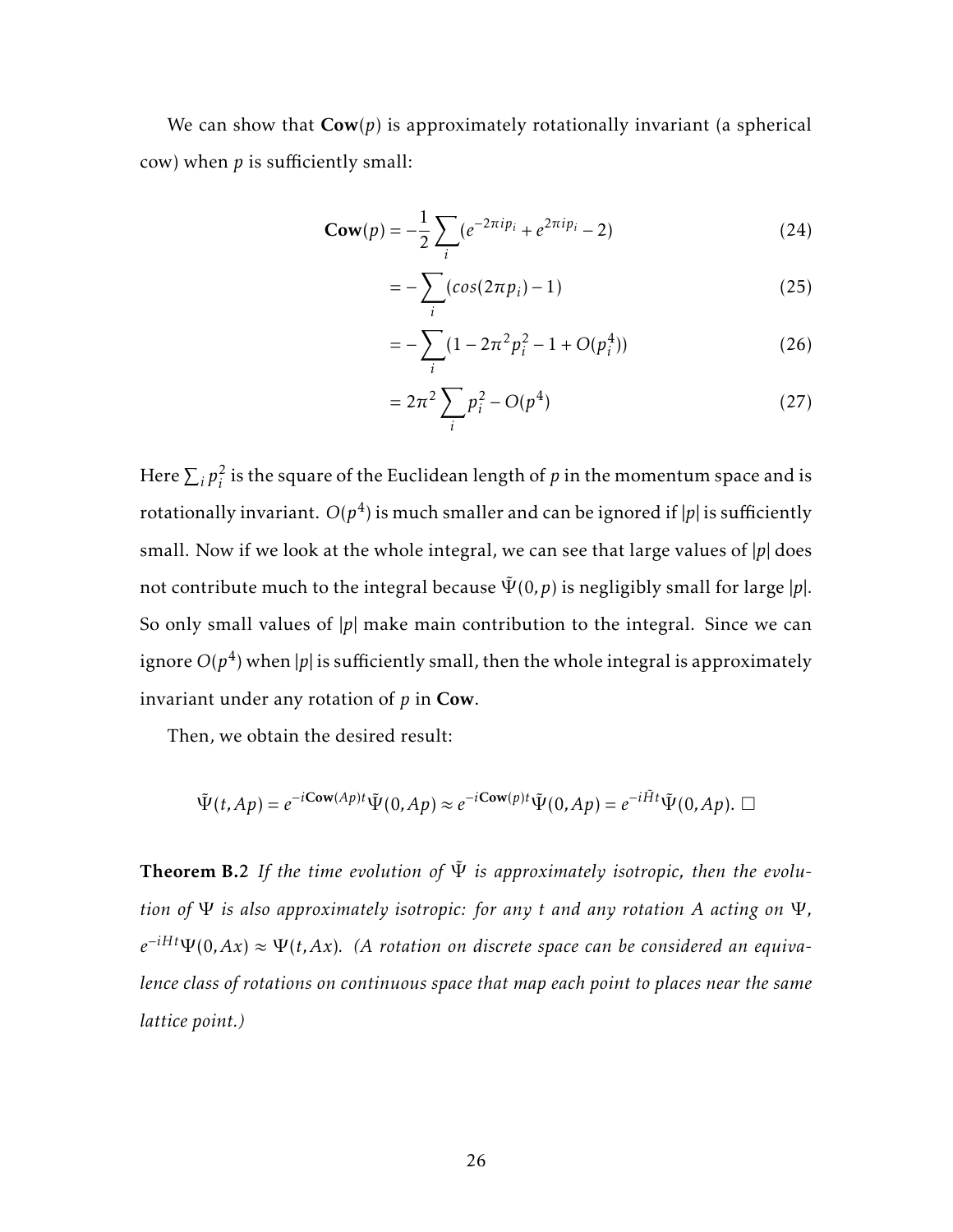**Proof** Let *A* be any rotation matrix on  $\mathbb{R}^n$ . We first extend  $\Psi(t)$  to a continuous  $\text{function } \Psi^+(t) \text{ over } \mathbb{R}^n \text{ with } \Psi^+(t,x) = \int_{p \in B} e^{2\pi i p x} \tilde{\Psi}(t,p) dp.$  Then we can show that if  $e^{-i\tilde{H}t}\tilde{\Psi}(0,Ap) \approx \tilde{\Psi}(t,Ap)$ , then  $e^{-i\hat{H}t}\Psi^+(0, Ax) \approx \Psi^+(t, Ax)$ .

We have:

$$
\Psi^+(t, Ax) = \int_{p \in B} e^{2\pi i pAx} \tilde{\Psi}(t, p) dp
$$
\n(28)

$$
= \int_{p \in AB} e^{2\pi i A p A x} \tilde{\Psi}(t, Ap) dp \text{ (substitute } dp \text{ by } dA^{-1}p) \tag{29}
$$

$$
= \int_{p \in B} e^{2\pi i p x} \tilde{\Psi}(t, Ap) dp \ (ApAx = px)
$$
\n(30)

$$
\approx \int_{p \in B} e^{2\pi i p x} e^{-i\tilde{H}t} \tilde{\Psi}(0, Ap) dp \ (e^{-i\tilde{H}t} \tilde{\Psi}(0, Ap) \approx \tilde{\Psi}(t, Ap)) \tag{31}
$$

$$
= \int_{p \in B} e^{2\pi i p A x} e^{-i\tilde{H}t} \tilde{\Psi}(0, p) dp \text{ (similar to (29), (30))}
$$
 (32)

$$
=e^{-i\hat{H}t}\Psi^{+}(0, Ax) \tag{33}
$$

In (29), we substitute the integration variable  $p$  by  $A^{-1}p$ , so we integrate over the rotated Brillouin zone *AB* rather than *B*, and all the occurrences of *p* in (29) are replaced by *Ap*. To derive (30), we note that integrating over *AB* is about the same as integrating over *B* because only small values of *p* around the origin make main contributions to the integral (see B.1), which are all included in *AB*. Moreover,  $A p A x = p x$  because any rotation matrix is orthogonal, which means that it preserves the inner product of two vectors. From (32) to (33) we apply the fourier transform which commutes with the time evolution.

The result (33) means that the time evolution of the extended position wavefunction (over  $\mathbb{R}^n$ ) is approximately isotropic. Of course, when *x* is a lattice point, *Ax* may not be. But *Ax* and its nearest lattice points have very similar Ψ -values because changing |*x*| by one in the above equations make very little difference to the result (because the initial wavefunction is spread out by assumption, and only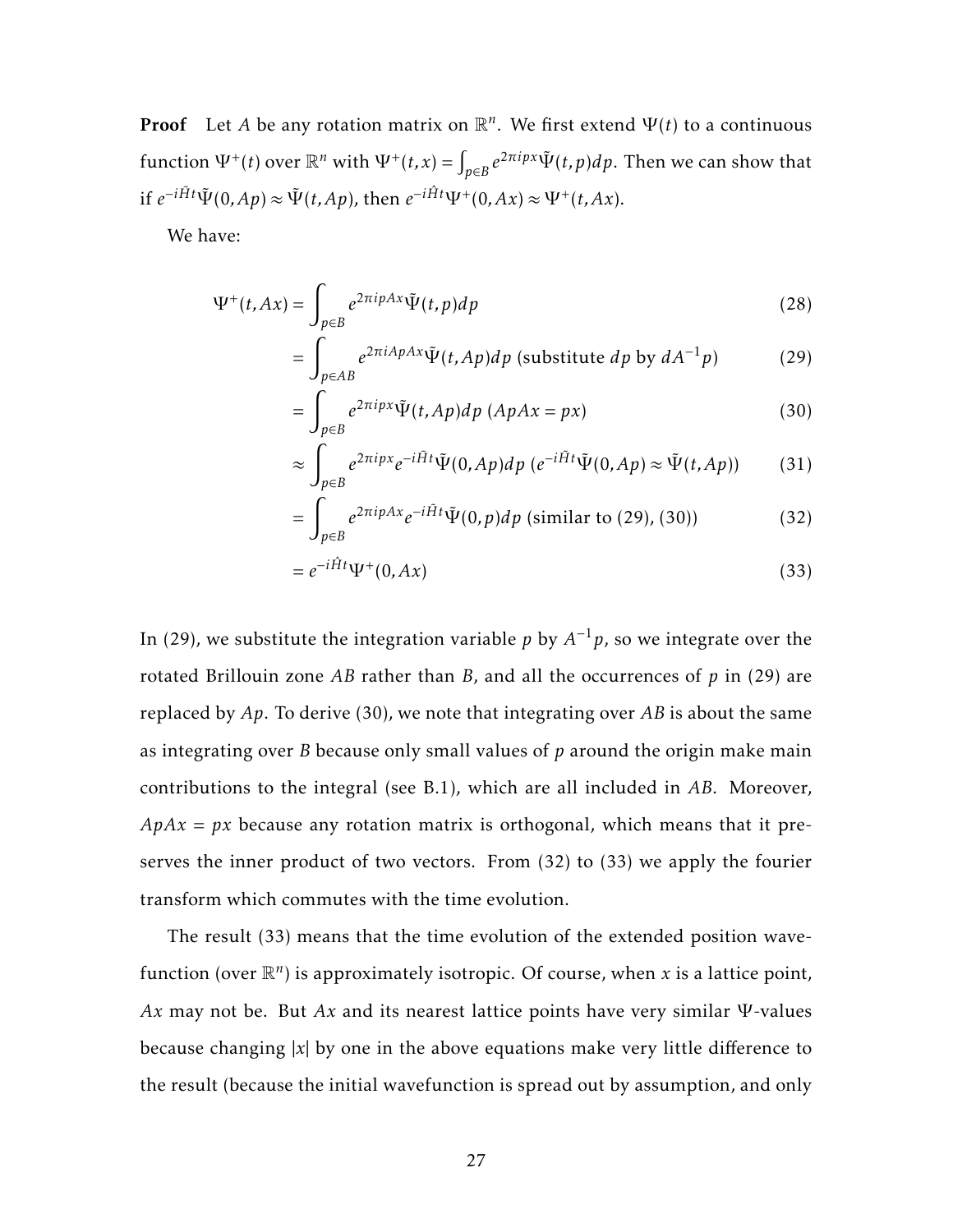large *x* contribute significantly to the integral above). Therefore, we can conclude that the time evolution of the original position wavefunction is also approximately isotropic. Theorem B.2 follows.  $\Box$ 

**Theorem B.3** For any quantum mechanical system with initial position  $x \in \mathbb{Z}_n$ , its *position wavefunction will not evolve to be approximately rotationally invariant for any significant period of time: at any such duration, it is not the case that for any*  $y, z \in \mathbb{Z}_n$  *that have approximately the same Euclidean distance to x, the amplitudes of the wavefunction at y and z are approximately the same.*

Let me first explain the qualification "any significant period of time." As we will see, the evolution of an arbitrary wavefunction can be rather erratic and it is possible for the wavefunction to be isotropic for a split-second, but this has no significance for our observations.

Proof. The main difference between what this theorem falsifies and Isorropyqm is that the initial position in this theorem is a single lattice point rather than being spread out. Thus, all the reasoning in the case of Isorropy-QM that does not rely on the spread-out-ness of the initial position also applies here. What does not apply is the claim that the momentum wavefunction  $\tilde{\Psi}(t)$  is approximately rotationally invariant (Theorem B.2). We can then translate this negative result into the position space and arrive at the conclusion that the position wavefunction is also not approximately rotationally invariant.

Recall that an important step for proving the approximate rotational invariance of  $\tilde{\Psi}(t)$  is that  $\tilde{\Psi}(0, p)$  is negligibly small for large values of p and only nonnegligible for small values of  $p$ . But this is not the case if  $\Psi(0)$  is not spread out. Suppose  $\Psi(0)$  is 1 at point zero and 0 elsewhere. In this case, we have  $\Psi(0,p) = 1$ . Then: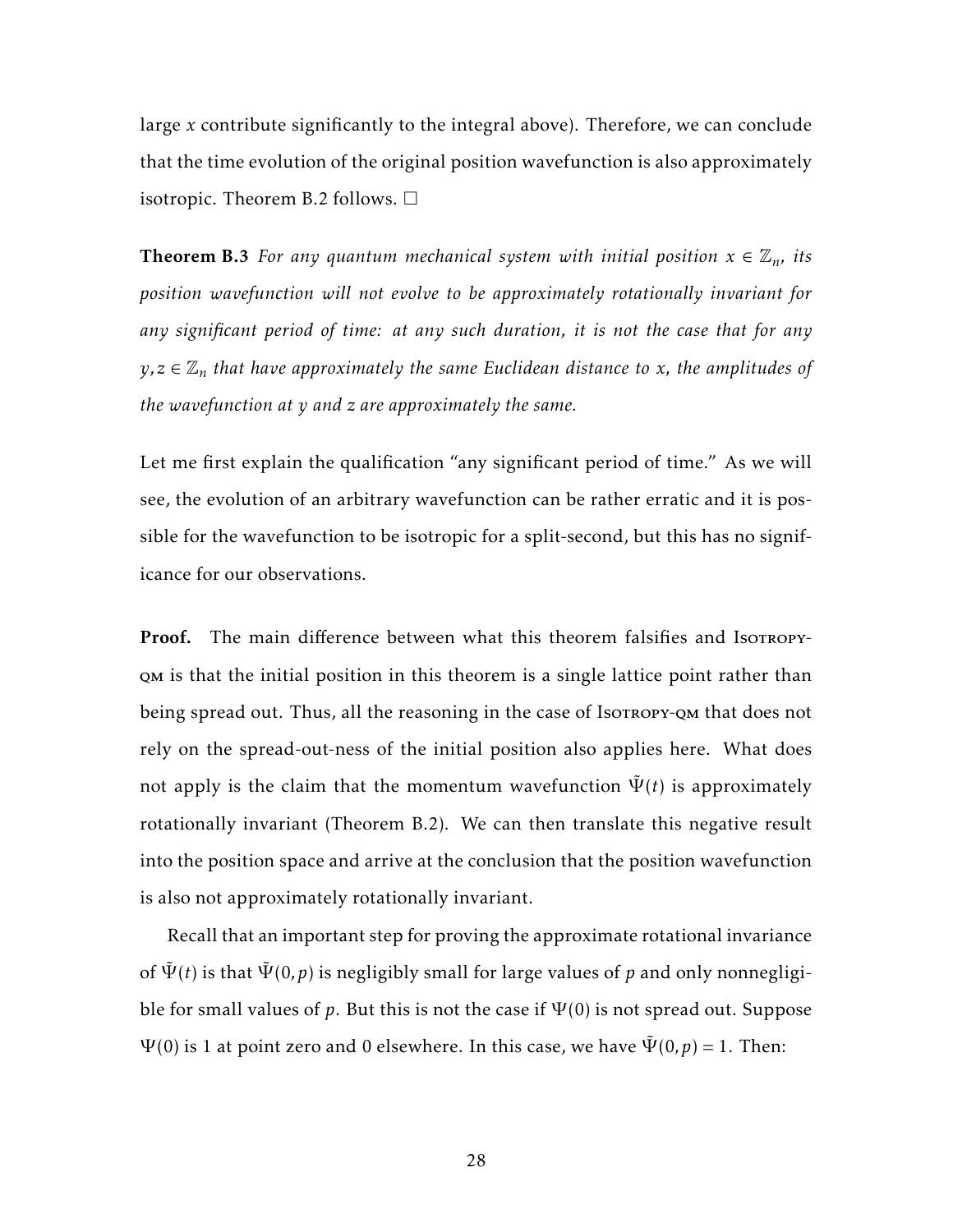$$
\Psi(t,x) = \int_{p \in B} e^{2\pi i p x} \tilde{\Psi}(t,p) dp
$$
\n(34)

$$
= \int_{p \in B} e^{2\pi i p x} e^{-i \text{Cow}(p)t} \tilde{\Psi}(0, p) dp \qquad (35)
$$

$$
= \int_{p \in B} e^{2\pi i p x} e^{-i \text{Cow}(p)t} dp
$$
 (36)

$$
= \int_{p \in B} e^{2\pi i p x} e^{-i(2\pi^2 \sum_i p_i^2 - O(p^4))t} dp
$$
 (37)

Here, the influence of  $O(p^4)$  is nonnegligible because the contribution of a neighborhood of large  $p$  (i.e.,  $|p|$  is close to  $1/2$ ) to the integral is just as significant as a neighborhood of small *p* (i.e., |*p*| is close to zero—far smaller than 1/2) as far as the coefficient  $e^{2\pi i p x}$  is concerned, so the "error" caused by  $O(p^4)$  for large  $p$  cannot be suppressed by the coefficient. But how large is the deviation? For this question, it is helpful to provide some numerical analysis.

We can evaluate  $\Psi(t)$  through the *modified Bessel function*  $I(t)$  by the following equation (*n* is the dimension of space) (Olver and Maximon 2010; see Lemma B.4):

$$
\Psi(t,x) = e^{-nit} \Pi_{j \le n} I_{x_j}(it)
$$
\n(38)

For simplicity, let's consider two-dimensional space, in which case we have

$$
\Psi(t, x, y) = e^{-2it} I_x(it) I_y(it)
$$
\n(39)

where  $x, y \in \mathbb{Z}$  are the two space coordinates.

Then we can plot the modified Bessel function at a time *t* over regions where the amplitudes are significant. (Note that the "witnesses" to the isotropy violation are always regions where the amplitudes are significant, for if we measure the amplitudes far out in space where the values are negligibly low then ipso facto their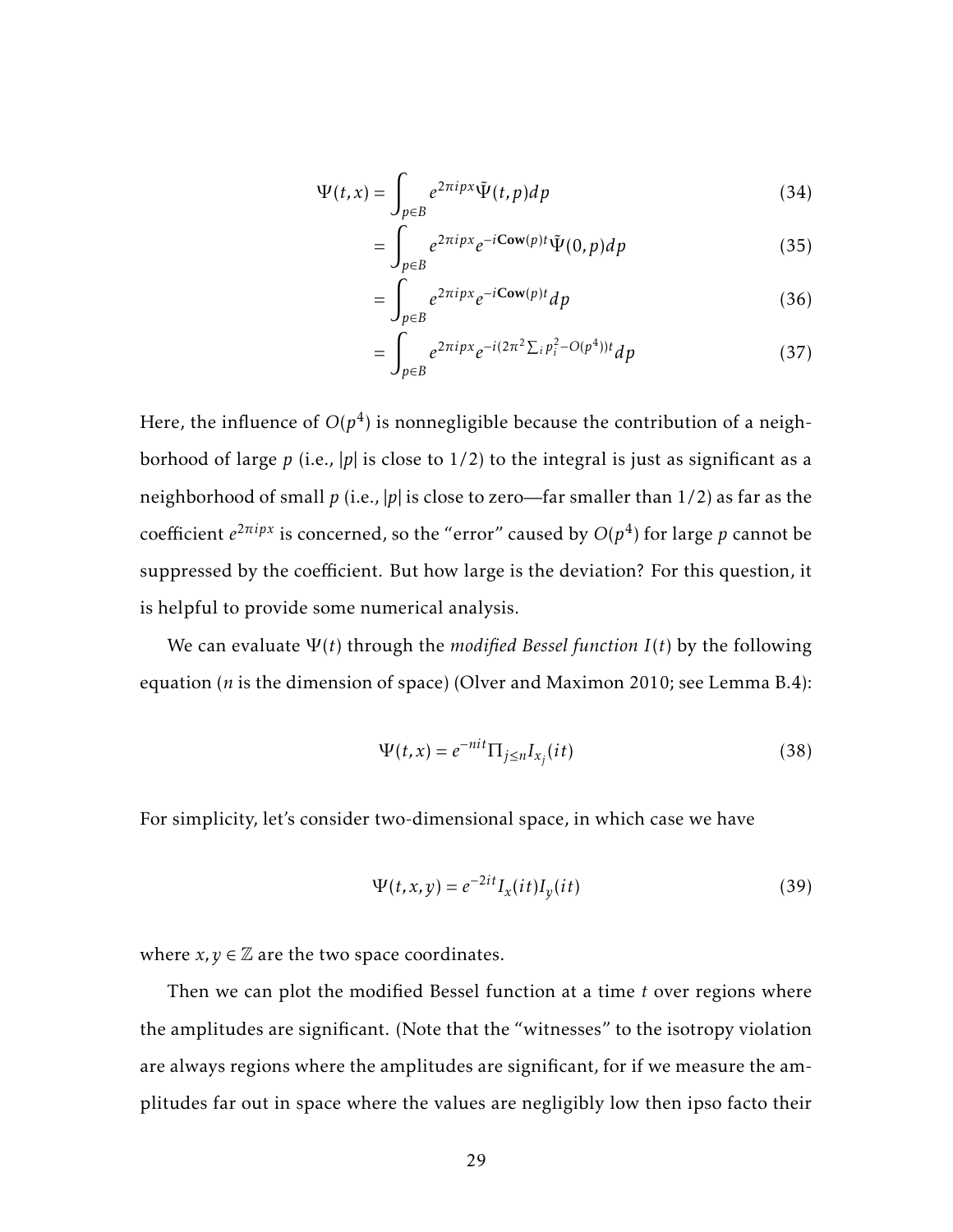differences are negligible.) As we can see in Figure 4, the wavefunctions are not approximately rotationally invariant. In each figure, there are obvious horizontal and vertical stripes representing different amplitudes from those of nearby points. These are deference patterns, which are responsible for the violation of isotropy, and such patterns will occur at all times (we can contrast this with Figure 2, where deference patterns are never as obvious and get more circle-like over time).



Figure 4: The time evolution of a quantum mechanical system with its initial position at a single lattice point. (Left)  $t = 30$ ; (Right)  $t = 100$ . As before, the scale of each plot is adjusted so that we focus on the significant part of the wavefunction. The plait shirt pattern remains for later *t*s, with only the colors and frequencies of the stripes changing.

**Lemma B.4**  $\Psi(t,x) = e^{-nit} \prod_{j \leq n} I_{x_j}(it)$  is a solution to the Schrödinger equation  $\hat{H}\Psi(t,x) =$  $-\frac{1}{2}$  $\frac{1}{2}$   $\sum_i$ (Ψ(*t, x* + *e<sub>i</sub>*) + Ψ(*t, x* − *e<sub>i</sub>*) − 2Ψ(*t, x*)) with the initial wavefunction Ψ(0) being one *at point zero and zero elsewhere.*

**Proof** For brevity I will prove the two-dimensional case  $\Psi(t, x, y) = e^{-2it} I_x(it) I_y(it)$ (39), but the general *n*-dimensional case can be proved in the same way. In this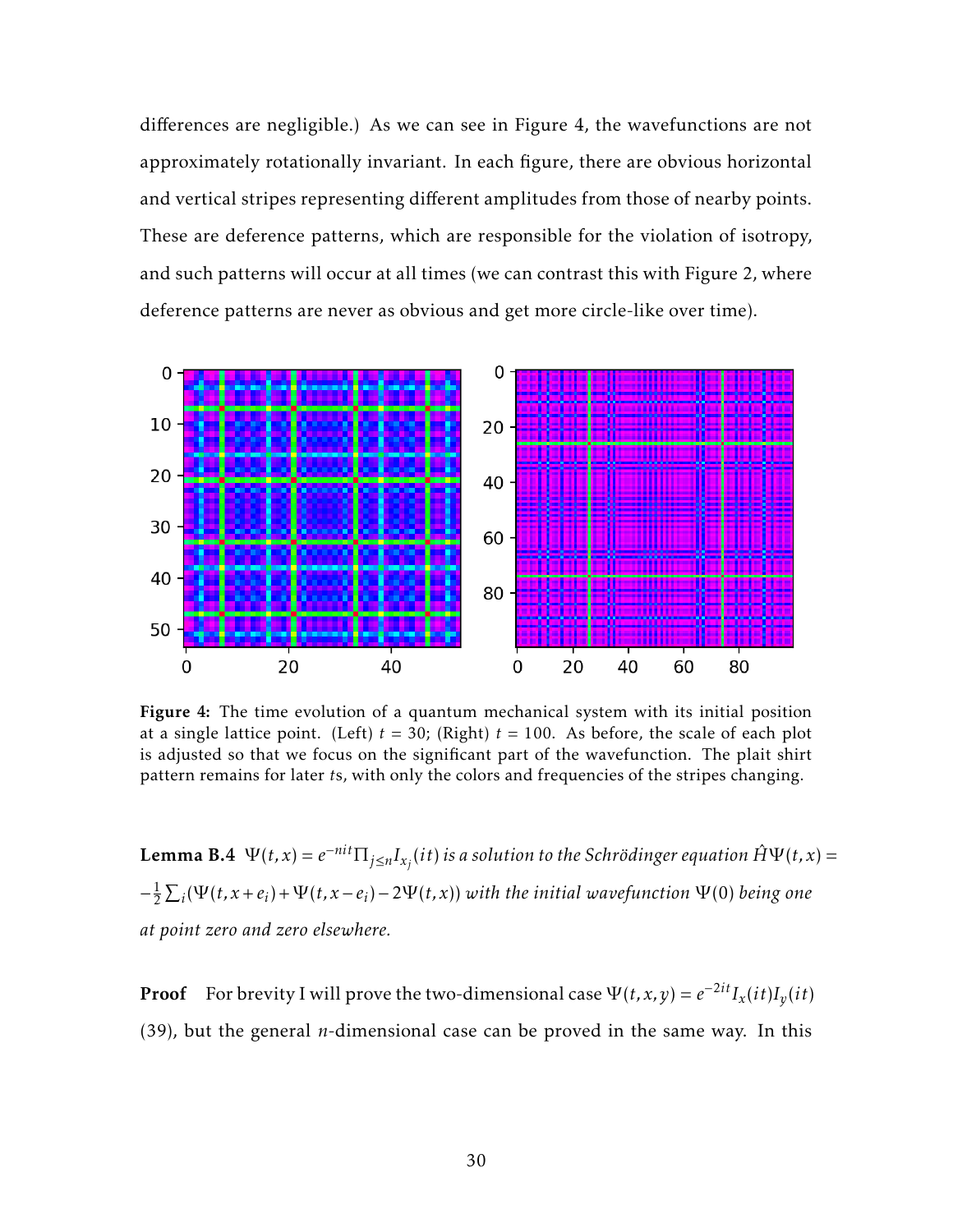case,  $i\frac{\partial}{\partial t}\Psi(t, x, y) =$ 

$$
\frac{1}{2}(4\Psi(t,x,y) - \Psi(t,x+1,y) - \Psi(t,x-1,y,)-\Psi(t,x,y+1) - \Psi(t,x,y-1))
$$
 (40)

First, we check that the proposed solution (39) satisfies the initial condition. We can check that it follows from the definition of the modified Bessel function *I* that  $I_x(0)$  is one at  $x = 0$  and zero elsewhere (Olver and Maximon 2010, §10.25). So, at *t* = 0,  $e^{-2it}I_x(it)I_y(it)$  is indeed equal to one at *x* = *y* = 0 and zero elsewhere.

We know that the modified Bessel function satisfies the following equation (ibid, §10.29):

$$
2\frac{\partial I_x(it)}{\partial t} = iI_{x-1}(it) + iI_{x+1}(it)
$$
\n(41)

By differentiating  $\Psi(t, x, y) = e^{-2it} I_x(it) I_y(it)$  and making use of (41), we get:

$$
i\frac{\partial\Psi(t,x,y)}{\partial t} = 2e^{-2it}I_x(it)I_y(it) + ie^{-2it}I_x(it)\frac{\partial I_y(it)}{\partial t} + ie^{-2it}\frac{\partial I_x(it)}{\partial t}I_y(it)
$$
(42)  

$$
= 2\Psi(t,x,y) - \frac{1}{2}\Psi(t,x,y-1) - \frac{1}{2}\Psi(t,x,y+1) - \frac{1}{2}\Psi(t,x-1,y) - \frac{1}{2}\Psi(t,x+1,y)
$$
(43)

(43) matches up with (40). Lemma B.4 follows.  $\Box$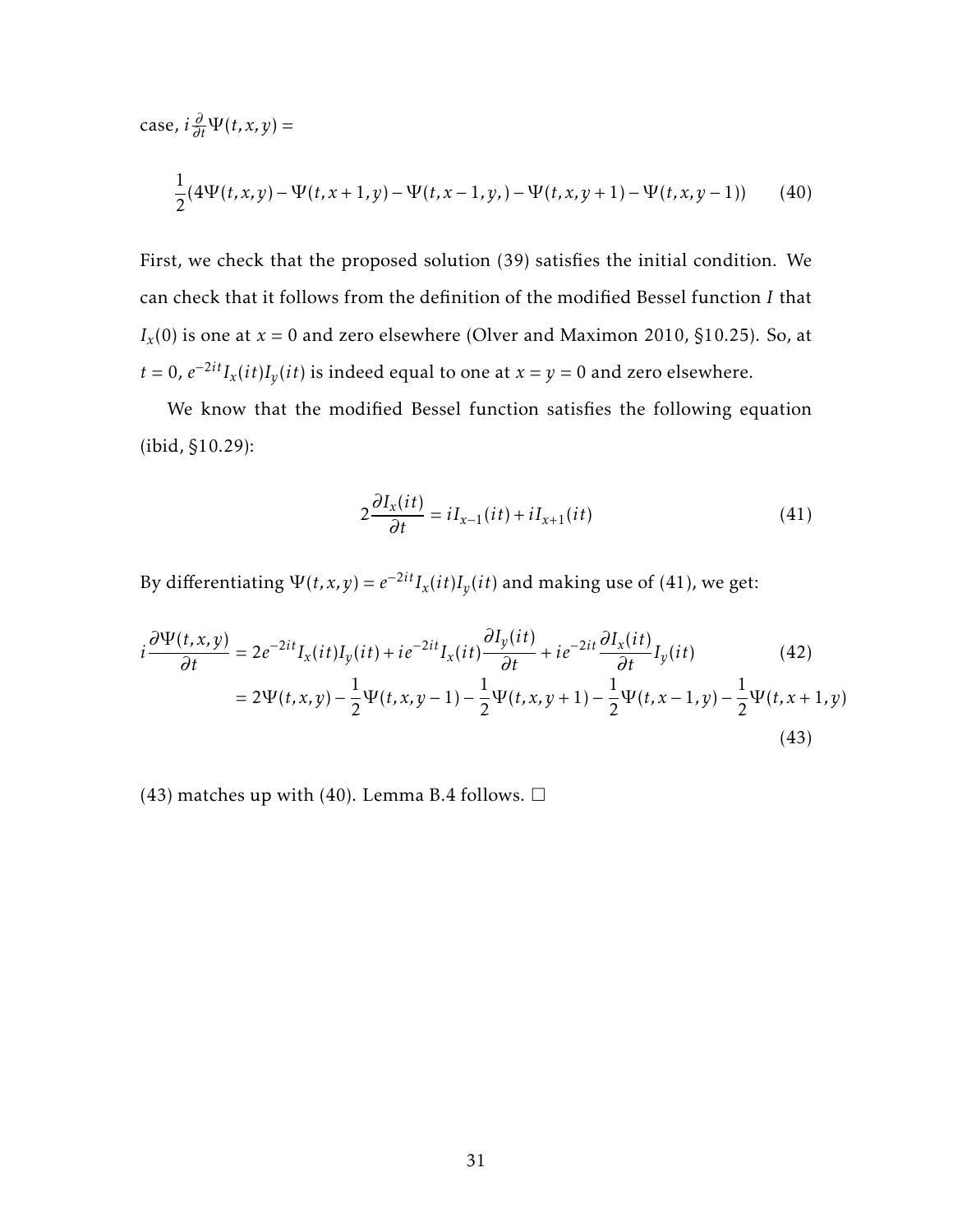# References

- [1] Brown, Harvey (2005). *Physical Relativity: Space-time structure from a dynamical perspective*. Oxford University Press, New York, NY.
- [2] Chen, L. (2021) "Intrinsic Local Distances: a Mixed Solution to Weyl's tile argument," *Synthese* 198: 7533-7552.
- [3] Chen and Fritz (2021) "An Algebraic Approach to Physical Fields," *Studies in History and Philosophy of Science: Part A.* 89, 188-201.
- [4] Connes, A. (2013). "On the spectral characterization of manifolds". In: *J. Noncommut. Geom.* 7.1. arXiv:0810.2088, pp. 1–82.
- [5] Earman, J. (1989). *World enough and space-time: Absolute versus relational theories of space and time*. MIT Press, Cambridge, MA, pp. xvi+233.
- [6] Earman, John and Norton, John (1987). "What price spacetime substantivalism? The hole story". In: British J. Philos. Sci. 38.4, pp. 515–525.
- [7] Forrest, P. (1995) "Is Space-Time Discrete or Continuous?—An Empirical Question," *Synthese* 103: 327-354.
- [8] Fritz, T. (2013) "Velocity polytopes of periodic graphs and a no-go theorem for digital physics," *Discrete Mathematics* 313: 1289-1301.
- [9] Gallager, R. G. (1968) *Information Theory and Reliable Communication*. Wiley.
- [10] Geroch, R. (1972) "Einstein algebras," *Comm. Math. Phys.* 26, pp. 271–275.
- [11] Hamber, H. W. (2009) "Quantum gravity on the lattice," *General Relativity and Gravitation* 41: 817–876.
- [12] Maudlin, T (2012). *Philosophy of Physics: Space and Time*. Princeton University Press.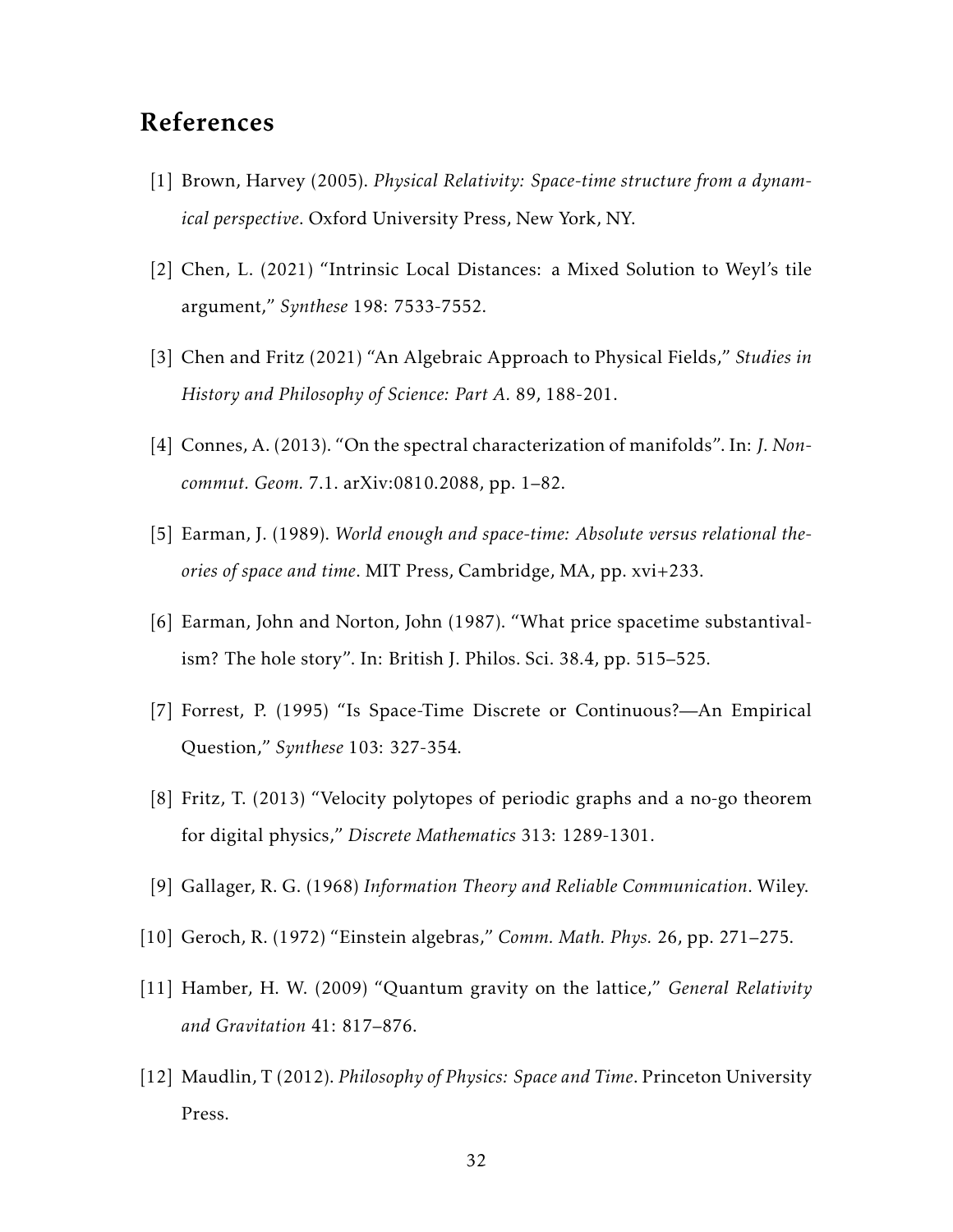- [13] Maudlin, T. (1988). "The essence of spacetime." *PSA: Proceedings of the Biennial Meeting of the Philosophy of Science Association, Volume 2: Symposia and Invited Papers*, 82–91.
- [14] Menon, T. (2019). "Algebraic fields and the dynamical approach to physical geometry". In: Philos. Sci. 86.5, pp. 1273–1283.
- [15] Montvay and Münster (1994). *Quantum Fields on a Lattice*. Cambridge University Press.
- [16] Norton, J.D. (2008) "Why Constructive Relativity Fails?" *British Journal for the Philosophy of Science*. 59 (4): 821-834.
- [17] Olver, F. W. J.; Maximon, L. C. (2010), "Bessel function", in Olver, Frank W. J.; Lozier, Daniel M.; Boisvert, Ronald F.; Clark, Charles W. (eds.), *NIST Handbook of Mathematical Functions,* Cambridge University Press
- [18] Riemann, B. (1866) "On the Hypotheses which lie at The Foundations of Geometry," in Spivak (1999), *A Comprehensive Introduction of Differential Geometry: Volume II*. Publish or Perish: Houston: 153-164.
- [19] Poincaré, H. (2018) "Non-Euclidean Geometry," in *Science and Hypothesis: The Complete Text*. Translated by Melanie Frappier, Andrea Smith, and David ´ J. Stump, Edited by Melanie Frappier and David J. Stump. Bloombery Aca- ´ demic. (Originally published in 1912.)
- [20] Van Bendegem, J.P. (1995) "In defence of discrete space and time," *Logique et Analyse*, 38(150-152): 127-150.
- [21] Van Bendegem, J.P. (1987) "Zeno's Paradoxes and the Weyl Tile Argument," *Philosophy of Science*, 54(2): 295-302.